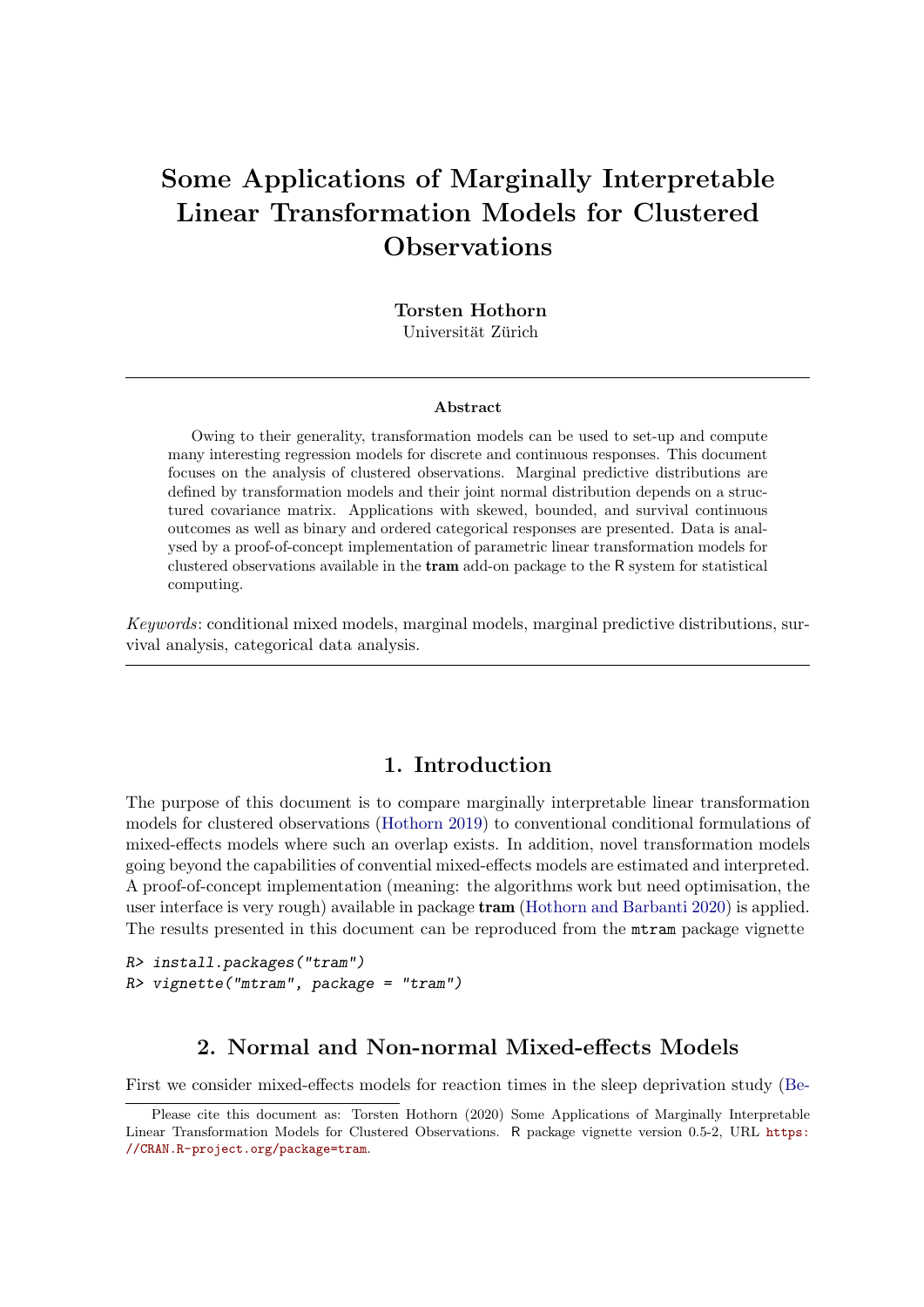

<span id="page-1-0"></span>Figure 1: Sleep deprivation: Average reaction times to a specific task over several days of sleep deprivation for 18 subjects from [Belenky](#page-24-0) *et al.* [\(2003\)](#page-24-0).

[lenky](#page-24-0) *et al.* [2003\)](#page-24-0). The average reaction times to a specific task over several days of sleep deprivation are given for 18 subjects in Figure [1.](#page-1-0)

The classical normal linear random-intercept/random-slope model, treating the study participants as independent observations, is fitted by maximum likelihood to the data using the lmer() function from the lme4 add-on package [\(Bates](#page-24-1) *et al.* [2015\)](#page-24-1):

```
R> library("lme4")
R> sleep_lmer <- lmer(Reaction ~ Days + (Days | Subject),
+ data = sleepstudy, REML = FALSE)
```
The corresponding conditional model for subject  $i$  reads

$$
\mathbb{P}(\text{Reaction} \leq y \mid \text{day}, i) = \Phi\left(\frac{y - \alpha - \beta \text{day} - \alpha_i - \beta_i \text{day}}{\sigma}\right), \quad (\alpha_i, \beta_i) \sim N_2(\mathbf{0}, \mathbf{G}(\boldsymbol{\gamma}))
$$

with  $\sigma^{-2}G = \Lambda(\gamma)\Lambda(\gamma)^{\top}$  and

$$
\Lambda(\gamma) = \begin{pmatrix} \gamma_1 & 0 \\ \gamma_2 & \gamma_3 \end{pmatrix}, \quad \gamma = (\gamma_1, \gamma_2, \gamma_3)^\top.
$$

The same model, however using the alternative parameterisation and an independent (of **lme4**, only the update() method for Cholesky factors is reused) gradient-based maximisation of the log-likelihood, is estimated in a two-step approach as

```
R> sleep_LM <- Lm(Reaction ~ Days, data = sleepstudy)
R> sleep_LMmer <- mtram(sleep_LM, ~ (Days | Subject), data = sleepstudy)
```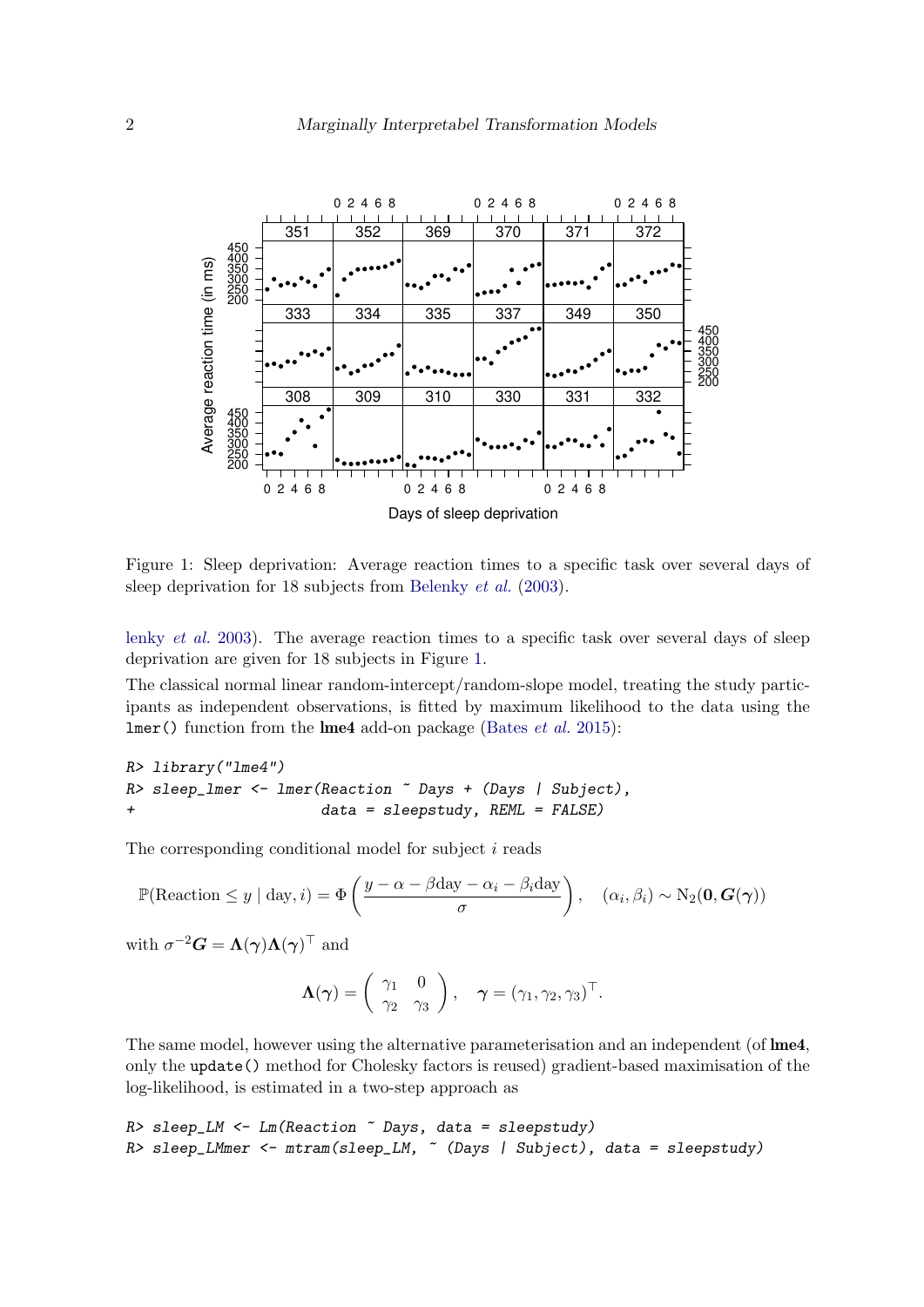The first call to Lm() computes the equivalent of a normal linear regression model parameterised as a linear transformation model *ignoring* the longitudinal nature of the observations. The purpose if to set-up the necessary model infrastructure (model matrices, inverse link functions, etc.) and to compute reasonable starting values for the fixed effects. The second call to mtram() specifies the random effects structure (here a correlated pair of random intercept for subject and random slope for days) and optimises the likelihood for all model parameters  $\vartheta_1, \tilde{\alpha}, \tilde{\beta}$ , and  $\gamma$  in the model (here also looking at the conditional model for subject i)

$$
\mathbb{P}(\text{Reaction} \le y \mid \text{day}, i) = \Phi\left(\vartheta_1 y + \tilde{\alpha} - \tilde{\beta} \text{day} - \tilde{\alpha}_i - \tilde{\beta}_i \text{day}\right), \quad (\tilde{\alpha}_i, \tilde{\beta}_i) \sim \text{N}_2(\mathbf{0}, \mathbf{\Lambda}(\boldsymbol{\gamma})\mathbf{\Lambda}(\boldsymbol{\gamma}))
$$

that is, all fixed and random effect parameters are divided by the residual standard deviation σ (this is the reparameterisation applied by Lm()). Of course, the parameter  $\vartheta_1$ , the inverse residual standard deviation, is ensured to be positive via an additional constraint in the optimiser maximising the log-likelihood.

The log-likelihoods of the two models fitted by lmer() and mtram() are very close

```
R> logLik(sleep_lmer)
```

```
'log Lik.' -875.9697 (df=6)
```
*R> logLik(sleep\_LMmer)*

'log Lik.' -875.9697 (df=6)

Looking at the model coefficients, the two procedures lead to almost identical inverse residual standard deviations

```
R> (sdinv <- 1 / summary(sleep_lmer)$sigma)
```

```
[1] 0.03907485
```

```
R> coef(sleep_LMmer)["Reaction"]
```

```
Reaction
0.03907741
```
and fixed effects (the slope can be interpreted as inverse coefficient of variation)

```
R> fixef(sleep_lmer) * c(-1, 1) * sdinv
```
(Intercept) Days -9.8236175 0.4090077

*R> coef(sleep\_LMmer)[c("(Intercept)", "Days")]*

(Intercept) Days -9.8243917 0.4089265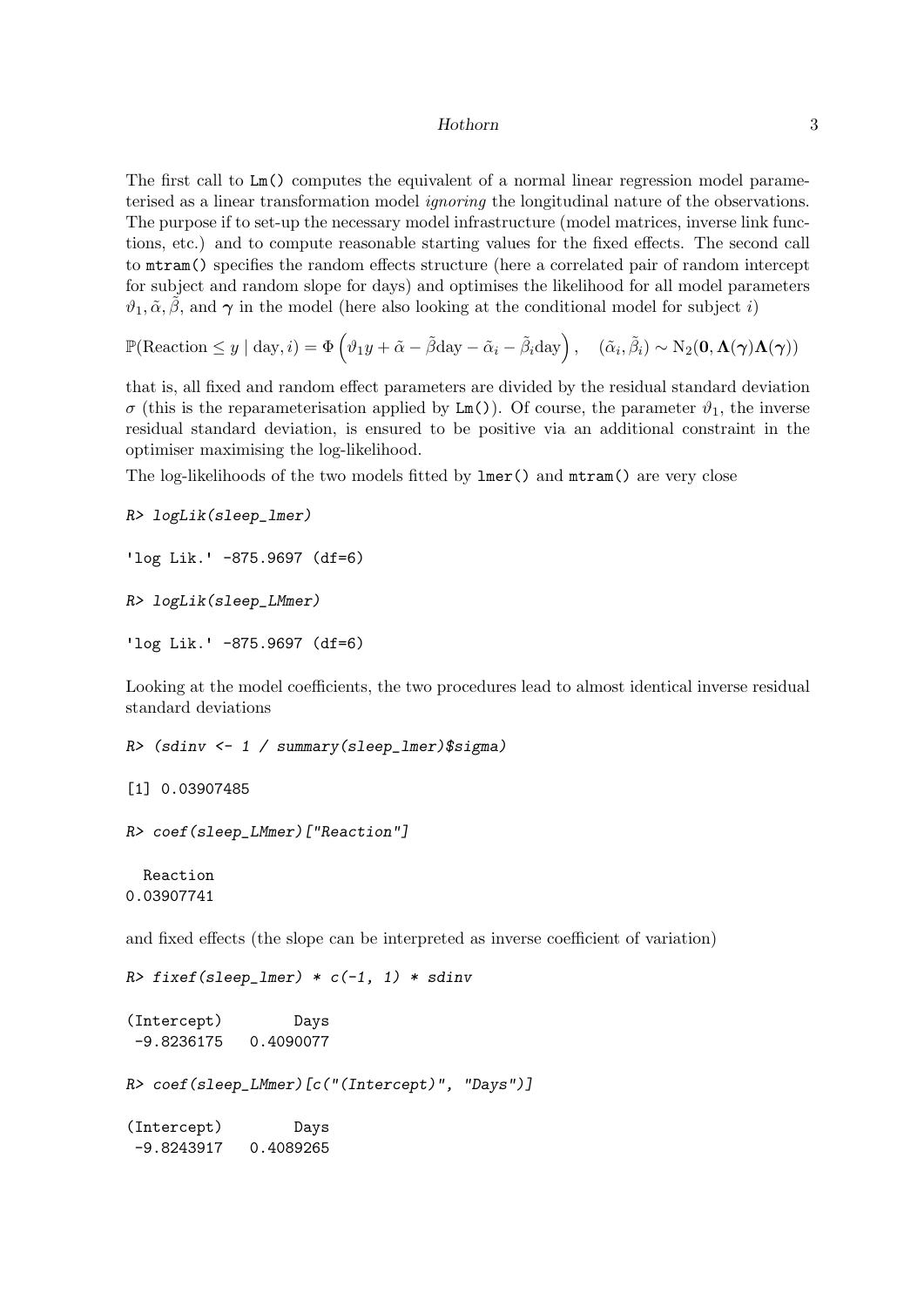The random-effect parameters  $\gamma$  are also reasonably close

```
R> sleep_lmer@theta
```
[1] 0.92919061 0.01816575 0.22264321

```
R> coef(sleep_LMmer)[-(1:3)]
```
gamma1 gamma2 gamma3 0.92901066 0.01843056 0.22280431

Consequently, the variance-covariance and correlation matrices

```
R> sleep_LMmer$G * (1 / sdinv)^2
2 x 2 sparse Matrix of class "dsCMatrix"
[1,] 565.2580 11.21410
[2,] 11.2141 32.73513
R> cov2cor(sleep_LMmer$G * (1 / sdinv)^2)
2 x 2 sparse Matrix of class "dsCMatrix"
[1,] 1.00000000 0.08243925
[2,] 0.08243925 1.00000000
R> unclass(VarCorr(sleep_lmer))$Subject
           (Intercept) Days
(Intercept) 565.47697 11.05512
Days 11.05512 32.68179
attr(,"stddev")
(Intercept) Days
  23.779760 5.716799
attr(,"correlation")
           (Intercept) Days
(Intercept) 1.00000000 0.08132109
Days 0.08132109 1.00000000
```
are practically equivalent. This result indicates the correctness of the alternative implementation of normal linear mixed-effects models in the transformation model framework: mtram() reuses some infrastructure from lme4 and Matrix, most importantly fast update methods for Cholesky factors, but the likelihood and corresponding optimisation relies on an independent implementation. So why are we doing this? Because mtram() is able to deal with models or likelihoods not available in lme4, for example the likelihood for interval-censored observations.

Let's assume that the timing of the reaction times was less accurate than suggested by the numerical representation of the results. The following code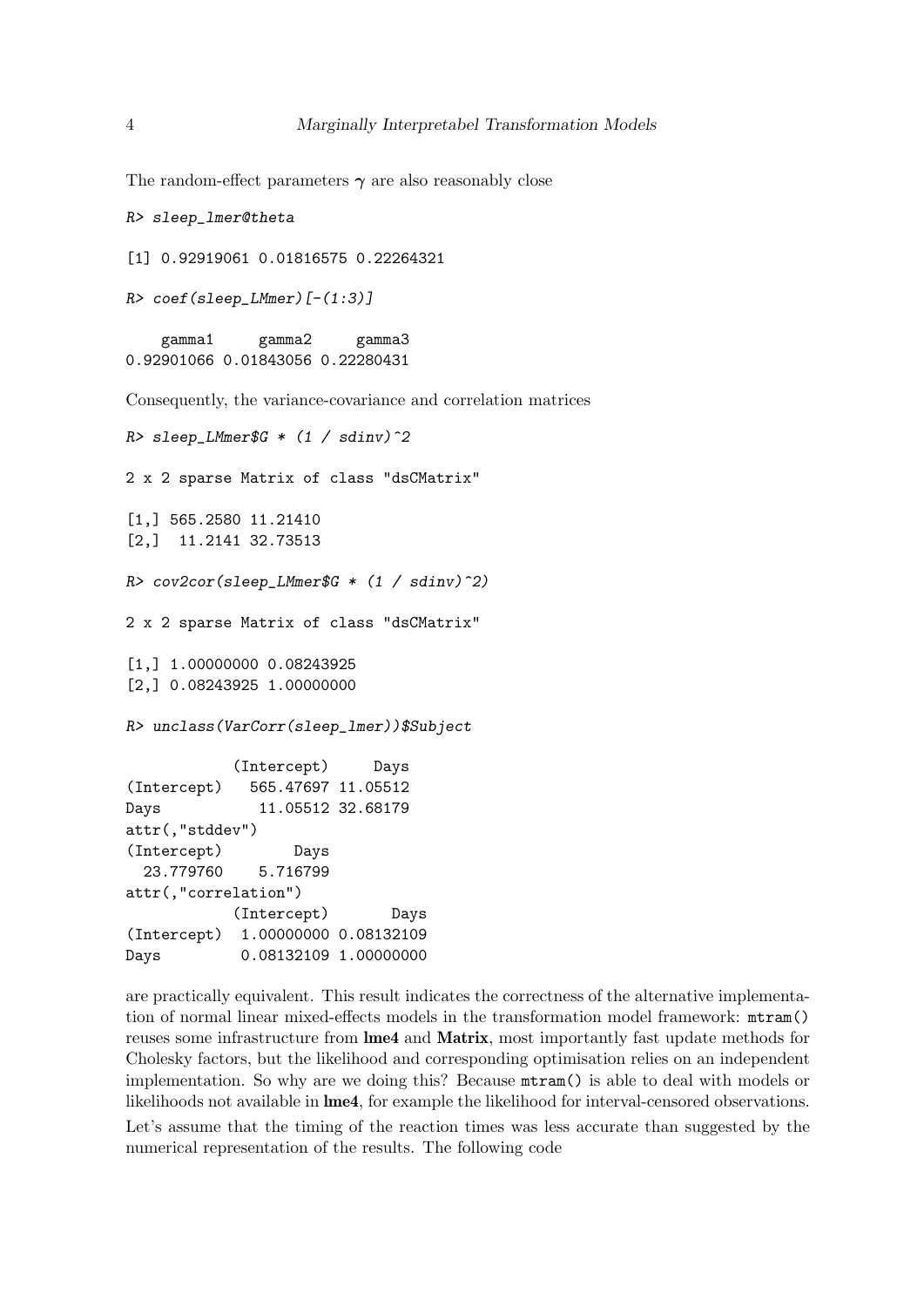```
R> library("survival")
R> sleepstudy$Reaction_I <- with(sleepstudy, Surv(Reaction - 20, Reaction + 20,
                                                   + type = "interval2"))
R> sleepstudy$Reaction_I[1:5]
[1] [229.5600, 269.5600] [238.7047, 278.7047] [230.8006, 270.8006]
[4] [301.4398, 341.4398] [336.8519, 376.8519]
```
converts the outcome to interval-censored values, where each interval has length 40. The above mixed model can now be estimated by maximising the likelihood corresponding to interval-censored observations:

```
R> sleep_LM_I <- Lm(Reaction_I ~ Days, data = sleepstudy)
R> sleep_LMmer_I <- mtram(sleep_LM_I, ~ (Days | Subject), data = sleepstudy)
```
Of course, the log-likelihood changes (because this is a log-probability and not a log-density of a continuous distribution) but the parameter estimates are reasonably close

*R> logLik(sleep\_LMmer\_I)*

 $\log$  Lik.  $-214.9675$  (df=6)

*R> coef(sleep\_LMmer\_I)*

(Intercept) Reaction\_I Days gamma1 gamma2 gamma3 -9.78770607 0.03900116 0.41633415 0.83398952 0.07584130 0.19038611

*R> coef(sleep\_LMmer)*

| (Intercept) | Reaction | Days | gamma1 | gamma2                                                                       | gamma3 |
|-------------|----------|------|--------|------------------------------------------------------------------------------|--------|
|             |          |      |        | -9.82439168   0.03907741   0.40892652   0.92901066   0.01843056   0.22280431 |        |

The next question is if the normal assumption for reaction times is appropriate. In the transformation world, this assumption is simple to assess because we can easily (theoretically and in-silico) switch to the non-normal linear mixed-effects transformation model

```
\mathbb{P}(\text{Reaction} \leq y \mid \text{day}, i) = \Phi\left(h(y) - \tilde{\beta}\text{day} - \tilde{\alpha}_i - \tilde{\beta}_i\text{day}\right), \quad (\tilde{\alpha}_i, \tilde{\beta}_i) \sim \text{N}_2(\mathbf{0}, \mathbf{\Lambda}(\boldsymbol{\gamma})\mathbf{\Lambda}(\boldsymbol{\gamma}))
```
where  $h(y) = \boldsymbol{a}(y)^\top \boldsymbol{\vartheta}$  represents a monotone non-decreasing transformation function. The function implementing such a more flexible model in named in honor of the first paper on the analysis of transformed responses by [Box and Cox](#page-24-2) [\(1964\)](#page-24-2) but it *does not* simply apply what is known as a Box-Cox transformation. Bernstein polynomials  $h(y) = a(y)^\top \mathbf{\hat{y}}$  under suitable constraints are applied instead by

```
R> sleep_BC <- BoxCox(Reaction ~ Days, data = sleepstudy)
R> sleep_BCmer <- mtram(sleep_BC, ~ (Days | Subject), data = sleepstudy,
+ Hessian = TRUE)
R> logLik(sleep_BCmer)
```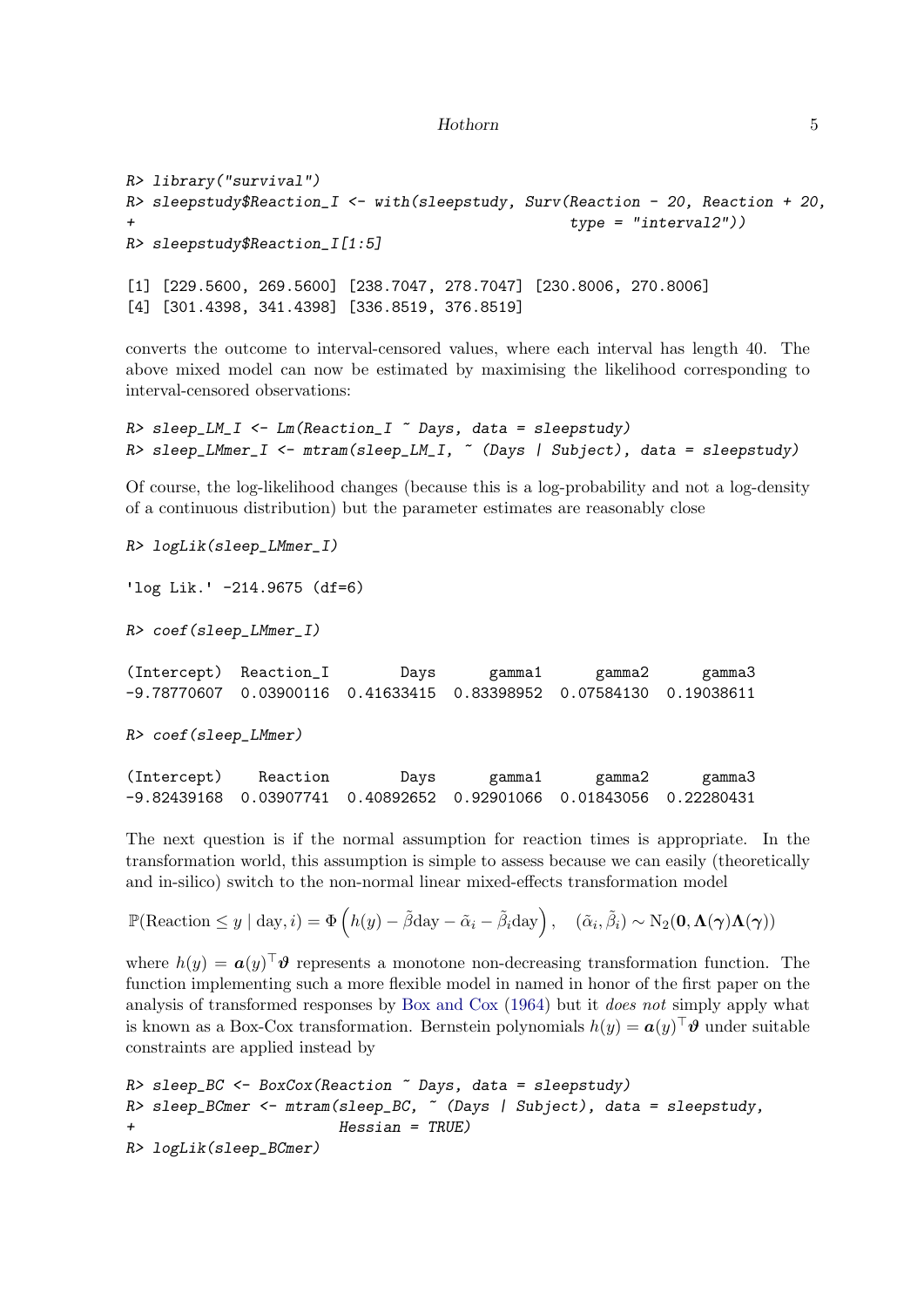

<span id="page-5-0"></span>Figure 2: Sleep deprivation: Data-driven transformation  $\hat{h}$  of average reaction times to sleep deprivation. The non-linearity induces a non-normal marginal distribution function of reaction times.

 $'$ log Lik.' -859.5455 (df=11)

The increase in the log-likelihood compared to the normal model is not a big surprise. Plotting the transformation function  $h(y) = a(y)^\top \theta$  as a function of reaction time can help to assess deviations from normality because the latter assumption implies a linear transformation function. Figure [2](#page-5-0) clearly indicates that models allowing a certain skewness of reaction times will provide a better fit to the data. This might also not come as a big surprise to experienced data analysts.

However, what does this finding mean in terms of a direct comparison of the model and the data? Looking at the marginal cumulative distribution functions of average reaction time conditional on days of sleep deprivation in Figure [3](#page-6-0) one finds that the non-normal marginal transformation models provided a better fit to the marginal empirical cumulative distribution functions than the normal marginal models. Especially for short reaction times in the first week of sleep deprivation, the yellowish marginal cumulative distribution is much closer to the empirical cumulative distribution function representing the marginal distribution of reaction times at each single day of study participation.

It should be noted that the small positive correlation between random intercept and random slope observed in the normal linear mixed-effects model turned into a negative correlation in this non-normal model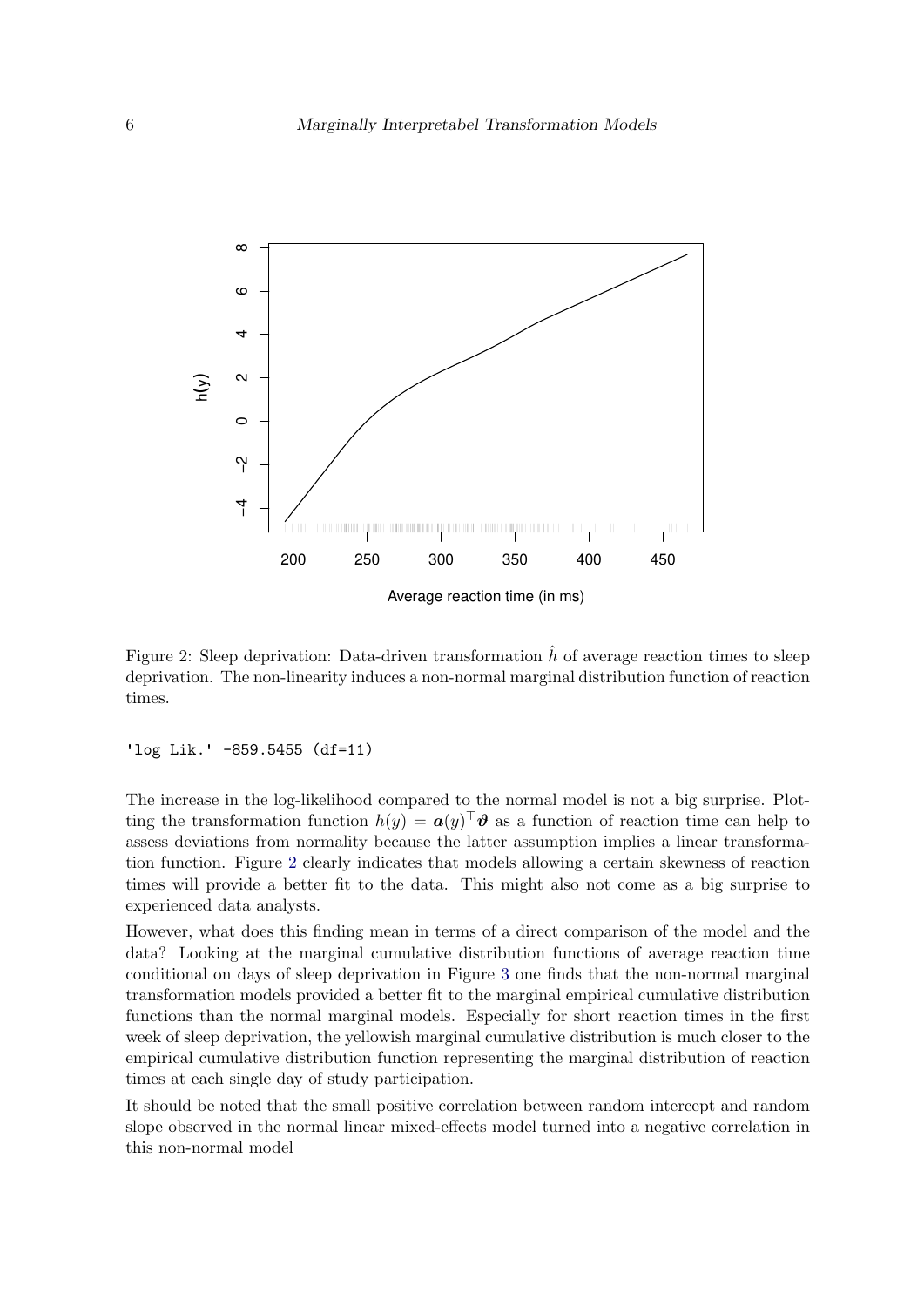

<span id="page-6-0"></span>Figure 3: Sleep deprivation: Marginal distribution of reaction times, separately for each day of study participation. The grey step-function corresponds to the empirical cumulative distribution function, the blue line to the marginal cumulative distribution of a normal linear mixed-effects model, and the yellowish line to a non-normal linear mixed-effects transformation model.

```
R> cov2cor(sleep_BCmer$G)
```
2 x 2 sparse Matrix of class "dsCMatrix"

```
[1,] 1.0000000 -0.1946629
[2,] -0.1946629 1.0000000
```
What is the uncertainty associated with this parameter? The correlation is a non-linear function of  $\gamma$  and therefore the direct computation of confidence intervals questionable. However, we can extract an estimate of the covariance of the estimated model parameters from the model and, relying on the asymptotic normality of the maximum likelihood estimators, we can sample from the asymptotic distribution of the variance of the random intercept  $\tilde{\alpha}$ , the random slope  $\beta$ , and their correlation

```
R> VC <- solve(sleep_BCmer$Hessian)
R> idx <- (nrow(VC) - 2):nrow(VC)
R> Rcoef <- rmvnorm(1000, mean = coef(sleep_BCmer), sigma = VC)[,idx]
R> ret <- apply(Rcoef, 1, function(gamma) {
+ L <- matrix(c(gamma[1:2], 0, gamma[3]), nrow = 2)
+ V <- tcrossprod(L)
+ c(diag(V), cov2cor(V)[1,2])
+ })
```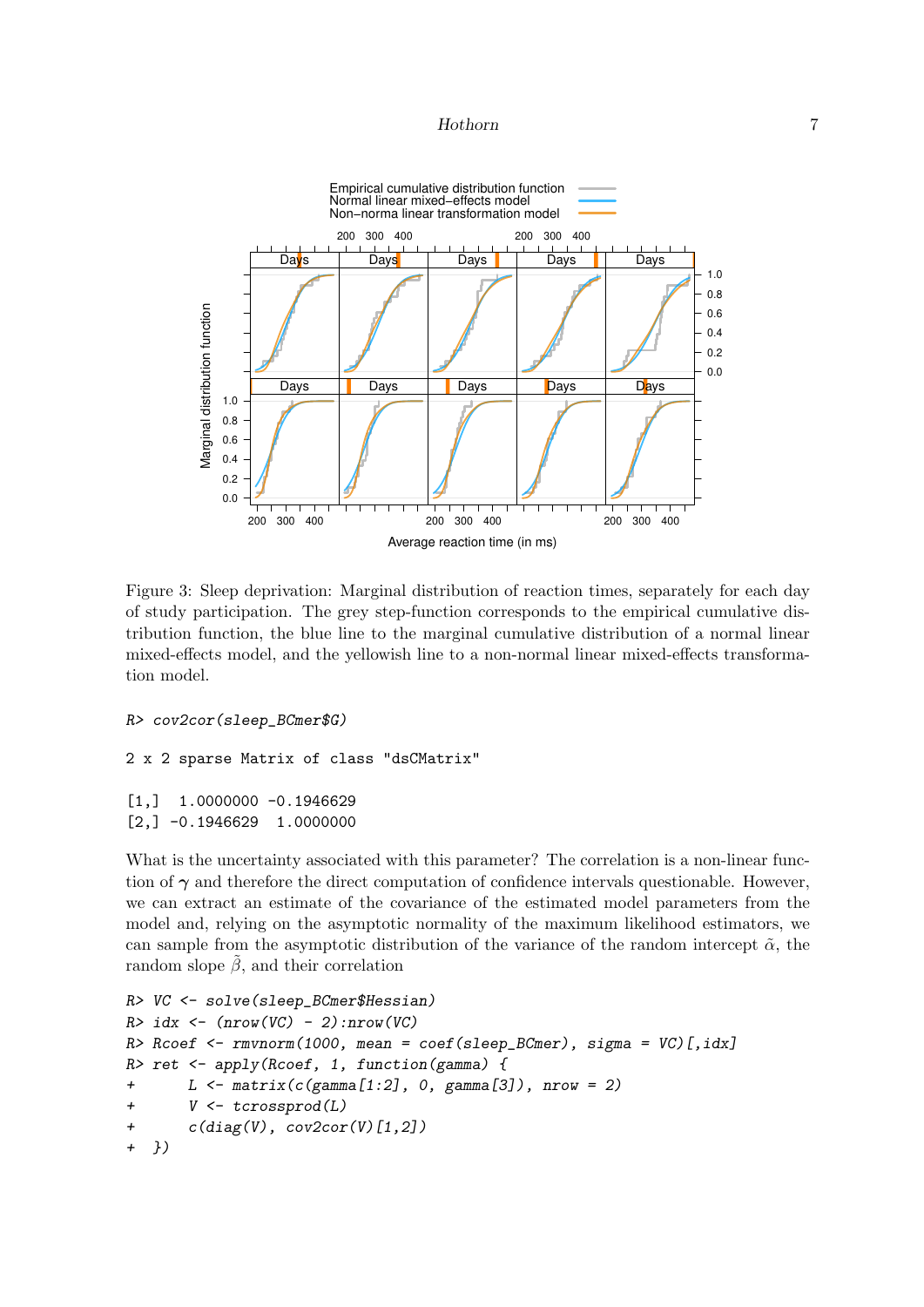The 95% confidence intervals

```
R> ### variance random intercept
R> quantile(ret[1,], c(.025, .5, .975))
    2.5% 50% 97.5%
0.9127821 2.5713595 5.2493469
R> ### variance random slope
R> quantile(ret[2,], c(.025, .5, .975))
     2.5% 50% 97.5%
0.01890987 0.05348231 0.10594879
R> ### correlation random intercept / random slope
R> quantile(ret[3,], c(.025, .5, .975))
     2.5% 50% 97.5%
-0.6193527 -0.1883314 0.4689778
```
indicate rather strong unobserved heterogeneity affecting the intercept and less pronouned variability in the slope. There is only weak information about the correlation of the two random effects contained in the data.

The downside of this approach is that, although the model is nicely interpretable on the scale of marginal or conditional distribution functions, the direct interpretation of the fixed effect  $\beta$ is not very straightforward because it corresponds to the conditional mean *after* transforming the outcome. This interpretability issue can be addressed by exchanging the probit link to a logit link in Section [4.](#page-15-0)

# 3. Binary Probit Mixed-effects Models

Here we compare different implementations of binary probit mixed models for the notoriously difficult toe nail data [\(Backer](#page-24-3) *et al.* [1998\)](#page-24-3). The outcome was categorised to two levels (this being probably the root of all troubles) and a conditional density plot (Figure [4\)](#page-8-0) suggests an improvement in both treatment groups over time, however with a more rapid advance in patients treated with terbinafine.

The random intercept probit model fitted by Laplace and Adaptive Gauss-Hermite Quadrature (AGQ) approximations to the likelihood give quite different results:

```
R> ### Laplace
R> toenail_glmer_RI_1 <-
+ glmer(outcome ~ treatment * time + (1 | patientID),
+ data = toenail, family = binomial(link = "probit"),
+ nAGQ = 1)
R> summary(toenail_glmer_RI_1)
```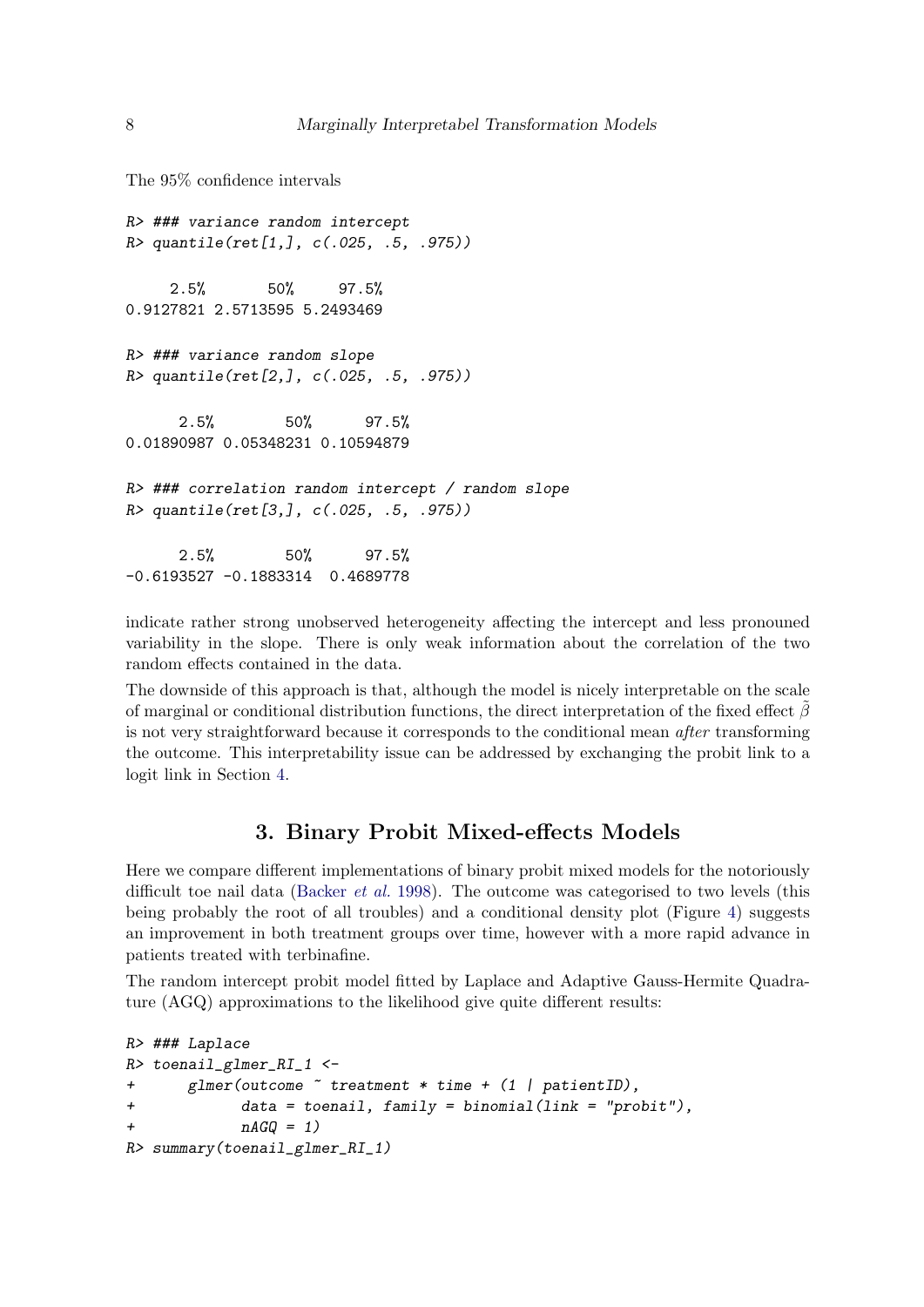

<span id="page-8-0"></span>Figure 4: Toe nail data: Conditional density plot of two outcome classes (none or mild vs. moderate or severe) under two treatments.

```
Generalized linear mixed model fit by maximum likelihood (Laplace
 Approximation) [glmerMod]
Family: binomial ( probit )
Formula: outcome \tilde{ } treatment * time + (1 | patientID)
  Data: toenail
    AIC BIC logLik deviance df.resid
 1279.0 1306.8 -634.5 1269.0 1898
Scaled residuals:
  Min 1Q Median 3Q Max
-3.507 -0.017 -0.004 0.000 54.046
Random effects:
Groups Name Variance Std.Dev.
patientID (Intercept) 20.68 4.548
Number of obs: 1903, groups: patientID, 289
Fixed effects:
                       Estimate Std. Error z value Pr(>|z|)
(Intercept) -3.39650 0.22091 -15.375 <2e-16 ***
treatmentterbinafine -0.01532 0.25359 -0.060 0.9518
time -0.21749 0.02256 -9.639 <2e-16 ***
treatmentterbinafine:time -0.07155 0.03425 -2.089 0.0367 *
---
```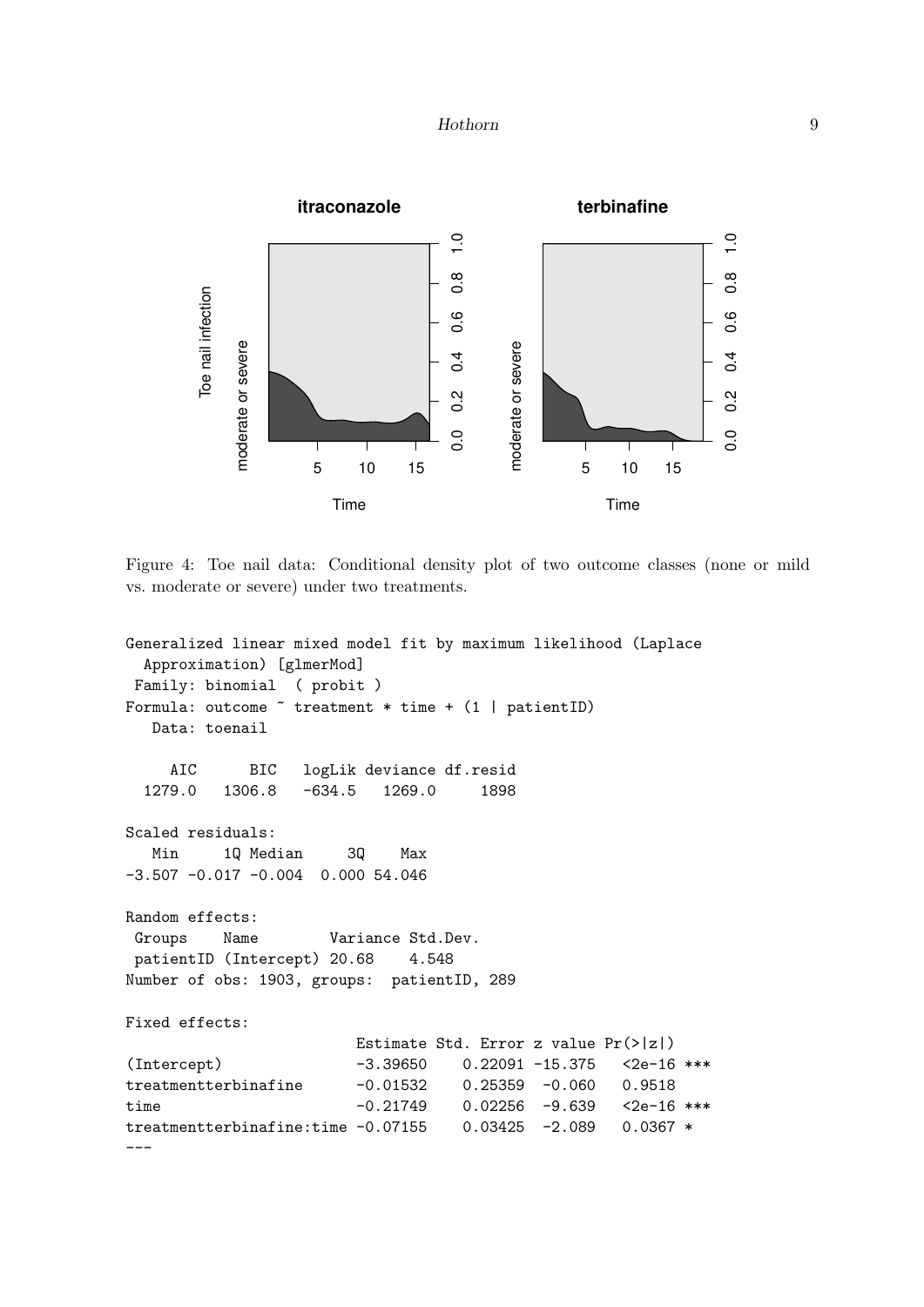```
Signif. codes: 0 '***' 0.001 '**' 0.01 '*' 0.05 '.' 0.1 ' ' 1
Correlation of Fixed Effects:
           (Intr) trtmnt time
trtmnttrbnf -0.593
time -0.009 0.102
trtmnttrbn: 0.093 -0.143 -0.629
R> toenail_glmer_RI_1@theta
[1] 4.547891
R> ### Adaptive Gaussian Quadrature
R> toenail_glmer_RI_2 <-
+ glmer(outcome ~ treatment * time + (1 | patientID),
+ data = toenail, family = binomial(link = "probit"),
+ nAGQ = 20)
R> summary(toenail_glmer_RI_2)
Generalized linear mixed model fit by maximum likelihood (Adaptive
 Gauss-Hermite Quadrature, nAGQ = 20) [glmerMod]
Family: binomial ( probit )
Formula: outcome \tilde{ } treatment * time + (1 | patientID)
  Data: toenail
    AIC BIC logLik deviance df.resid
 1277.8 1305.6 -633.9 1267.8 1898
Scaled residuals:
  Min 1Q Median 3Q Max
-2.847 -0.189 -0.078 -0.001 33.997
Random effects:
Groups Name Variance Std.Dev.
patientID (Intercept) 4.485 2.118
Number of obs: 1903, groups: patientID, 289
Fixed effects:
                       Estimate Std. Error z value Pr(>|z|)
(Intercept) -0.93061 0.23176 -4.015 5.93e-05 ***
treatmentterbinafine -0.07609 0.30921 -0.246 0.8056
time -0.19074 0.02059 -9.263 < 2e-16 ***
treatmentterbinafine:time -0.06419 0.03099 -2.071 0.0383 *
---Signif. codes: 0 '***' 0.001 '**' 0.01 '*' 0.05 '.' 0.1 ' ' 1
Correlation of Fixed Effects:
```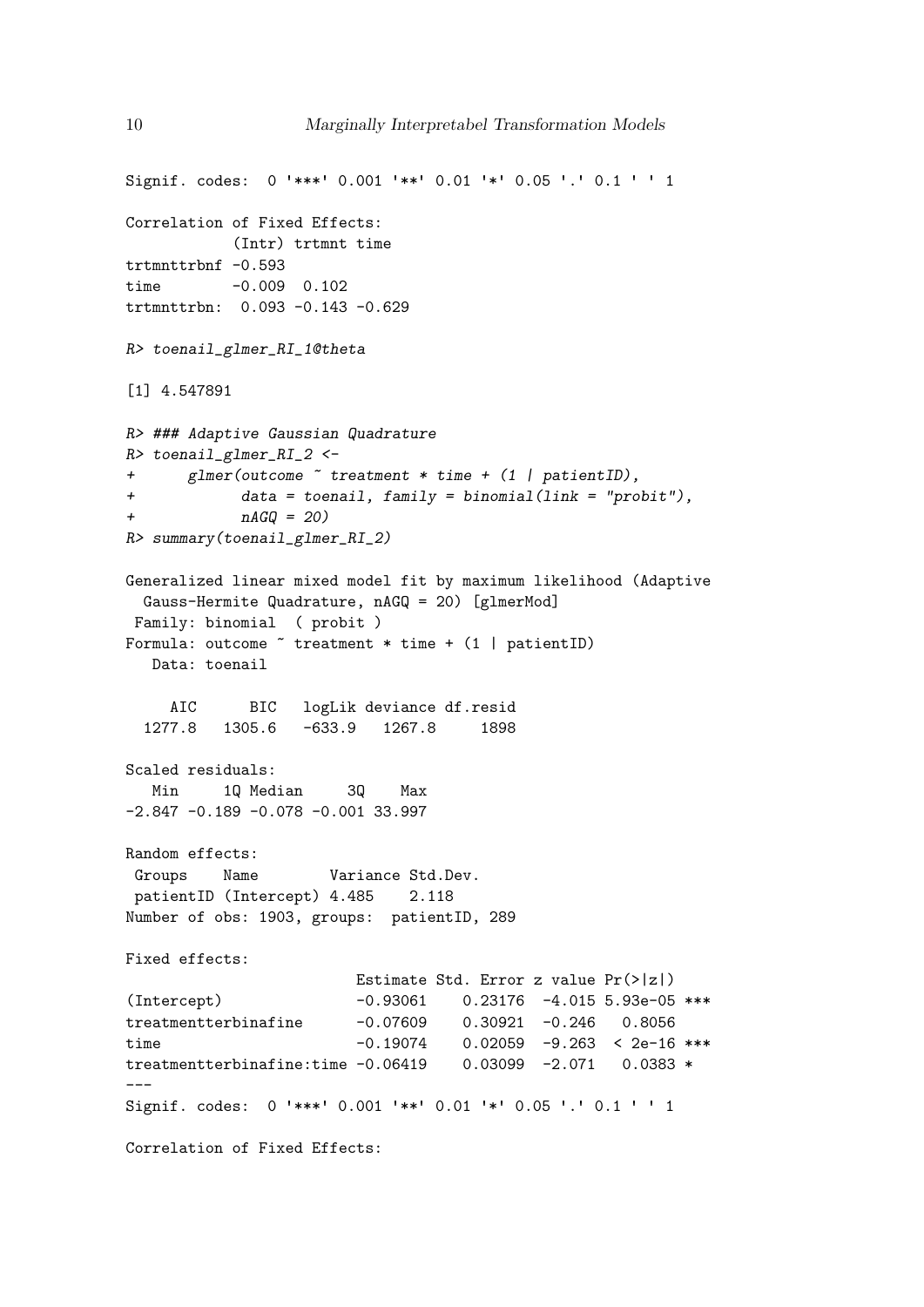```
(Intr) trtmnt time
trtmnttrbnf -0.655
time -0.186 0.212
trtmnttrbn: 0.193 -0.287 -0.611
R> toenail_glmer_RI_2@theta
[1] 2.117846
The sequential reduction (SR) algorithm (Ogden 2015) gives results close to AGQ
R> library("glmmsr")
R> toenail_glmm_RI_3 <-
+ glmm(outcome ~ treatment * time + (1 | patientID),
+ data = toenail, family = binomial(link = "probit"),
+ method = "SR", control = list(nSL = 3))
Fitting the model......................... done.
R> summary(toenail_glmm_RI_3)
Generalized linear mixed model fit by maximum likelihood [glmmFit]
Likelihood approximation: Sequential reduction at level 3
Family: binomial ( probit )
Formula: outcome \tilde{ } treatment * time + (1 | patientID)
Random effects:
Groups Name Estimate Std.Error
patientID (Intercept) 2.119 0.1954
Number of obs: 1903, groups: patientID, 289;
Fixed effects:
                        Estimate Std. Error z value Pr(>|z|)
(Intercept) -0.93105 0.23217 4.0102 6.066e-05
treatmentterbinafine -0.07618 0.30945 0.2462 8.055e-01
time -0.19076 0.02060 9.2618 2.010e-20
treatmentterbinafine:time -0.06420 0.03099 2.0713 3.834e-02
```
Because of the probit link, this binary generalised linear model is equivalent to a linear transformation model and we can thus use the exact likelihood implemented for the latter model in mtram() for parameter estimation (it is still a bit nasty to set-up a constant transformation function  $h(y) = \alpha$ , I plan to add a more convenient interface later)

```
R> m <- ctm(as.basis(~ outcome, data = toenail),
+ shifting = ~ treatment * time,
+ data = toenail, todistr = "Normal")
```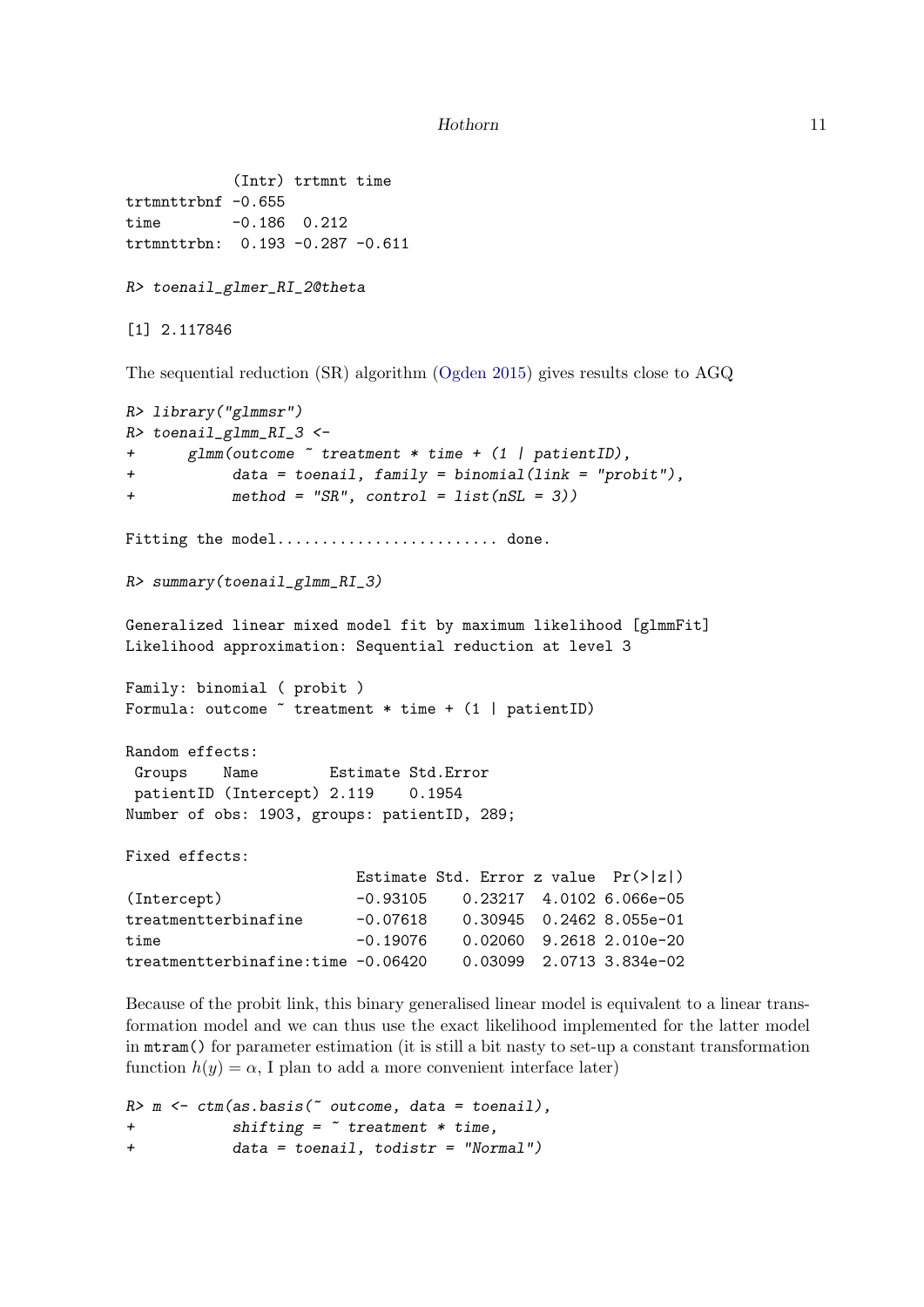```
R> toenail_probit <- mlt(m, data = toenail,
+ fixed = c("outcomemoderate or severe" = 0))
R> toenail_mtram_RI <-
+ mtram(toenail_probit, ~ (1 | patientID),
+ data = toenail, Hessian = TRUE)
R> logLik(toenail_mtram_RI)
'log Lik.' -633.9638 (df=5)
R> coef(toenail_mtram_RI)
            (Intercept) treatmentterbinafine
            0.92946575 0.07699772
                  time treatmentterbinafine:time
            0.19056617 0.06355426
                gamma1
             2.11447751
```
For this random intercept model, the exact likelihood is defined as a one-dimensional integral over the unit interval. We use sparse grids [\(Heiss and Winschel 2008;](#page-25-3) [Ypma 2013\)](#page-25-4) to approximate this integral. The integrant is defined by products of normal probabilities, which are approximated as described by Matic *et al.* [\(2018\)](#page-25-5). It is important to note that this likelihood can be computed as accurately as necessary whereas Laplace, AGQ, and SR are approximations of limited accuracy.

The results are very close to SR and AGQ, indicating a very good quality of the AGQ and SR approximations. We can also compare the corresponding covariances

```
R> vcov(toenail_glmer_RI_2)
```

```
4 x 4 Matrix of class "dpoMatrix"
```

|                                        |                           | (Intercept) treatmentterbinafine | time                          |
|----------------------------------------|---------------------------|----------------------------------|-------------------------------|
| (Intercept)                            | 0.0537125190              |                                  | $-0.046953461 - 0.0008877046$ |
| treatmentterbinafine                   | $-0.0469534610$           |                                  | 0.095609401 0.0013522326      |
| time                                   | $-0.0008877046$           |                                  | 0.001352233 0.0004239968      |
| treatmentterbinafine:time 0.0013871422 |                           |                                  | $-0.002754670 -0.0003896725$  |
|                                        | treatmentterbinafine:time |                                  |                               |
| (Intercept)                            |                           | 0.0013871422                     |                               |
| treatmentterbinafine                   | $-0.0027546700$           |                                  |                               |
| time                                   | $-0.0003896725$           |                                  |                               |
| treatmentterbinafine:time              | 0.0009603451              |                                  |                               |

*R> solve(toenail\_mtram\_RI\$Hessian)[1:4, 1:4]*

| $\lceil .1 \rceil$                                                                    | $\lceil .2 \rceil$ | $\lceil .3 \rceil$ | $\lceil .4 \rceil$ |
|---------------------------------------------------------------------------------------|--------------------|--------------------|--------------------|
| $[1,]$ 0.0535092145 -0.046828492 -0.0008863063 0.0013728319                           |                    |                    |                    |
| $\lceil 2, 1 \rceil$ -0.0468284922 0.095401203 0.0013454535 -0.0027201601             |                    |                    |                    |
| $\lceil 3, 1 \rceil$ -0.0008863063     0.001345453     0.0004223651     -0.0003889276 |                    |                    |                    |
|                                                                                       |                    |                    |                    |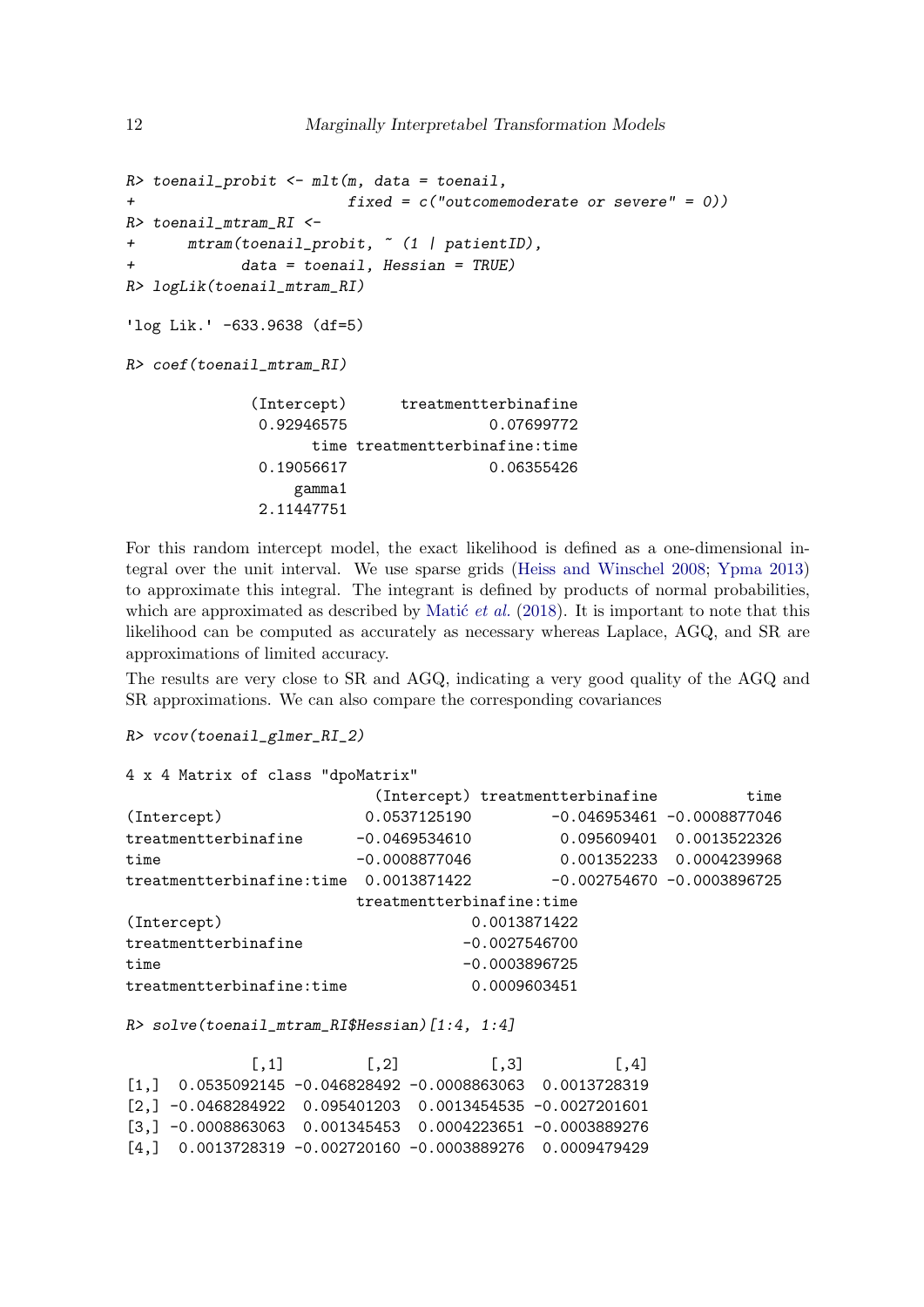Things get a bit less straightforward when a random slope is added to the model. The two implementations of the Laplace approximation in packages lme4

```
R> toenail_glmer_RS <-
+ glmer(outcome ~ treatment * time + (1 + time | patientID),
+ data = toenail, family = binomial(link = "probit"))
R> summary(toenail_glmer_RS)
Generalized linear mixed model fit by maximum likelihood (Laplace
 Approximation) [glmerMod]
Family: binomial ( probit )
Formula: outcome \tilde{ } treatment * time + (1 + time | patientID)
  Data: toenail
    AIC BIC logLik deviance df.resid
  985.8 1024.7 -485.9 971.8 1896
Scaled residuals:
    Min 1Q Median 3Q Max
-1.85421 -0.00210 -0.00037 0.00000 2.35828Random effects:
Groups Name Variance Std.Dev. Corr
patientID (Intercept) 118.433 10.883
         time 3.305 1.818 -0.90
Number of obs: 1903, groups: patientID, 289
Fixed effects:
                       Estimate Std. Error z value Pr(>|z|)
(Intercept) -4.30119 0.26361 -16.316 <2e-16 ***
treatmentterbinafine 0.05419 0.34652 0.156 0.8757
time -0.06791 0.07846 -0.866 0.3867
treatmentterbinafine:time -0.23478 0.13885 -1.691 0.0909 .
---
Signif. codes: 0 '***' 0.001 '**' 0.01 '*' 0.05 '.' 0.1 ' ' 1
Correlation of Fixed Effects:
          (Intr) trtmnt time
trtmnttrbnf -0.662
time -0.453 0.342
trtmnttrbn: 0.270 -0.438 -0.335
R> toenail_glmer_RS@theta
[1] 10.8826888 -1.6359617 0.7930867
and glmmsr
```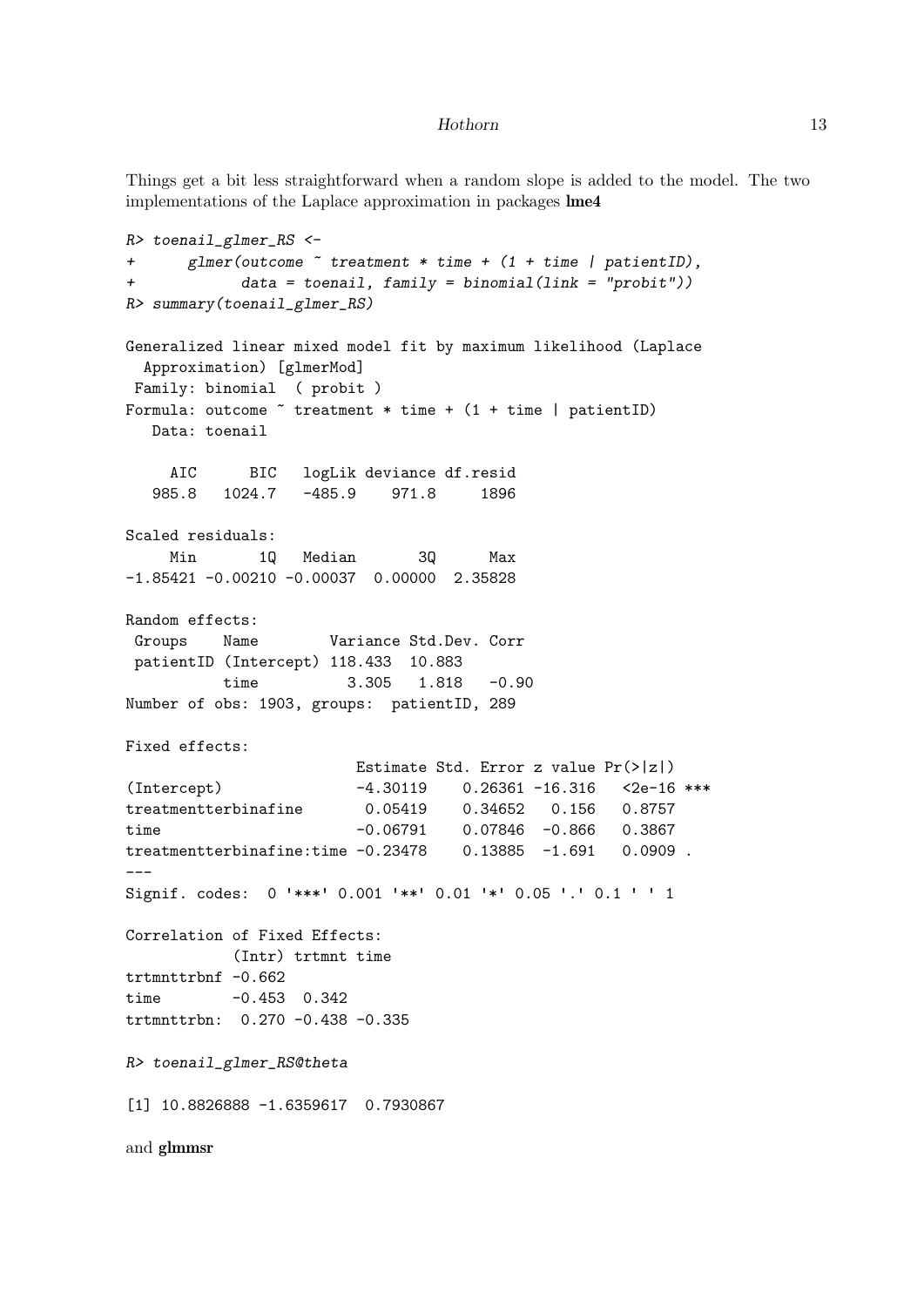```
R> toenail_glmm_RS_1 <-
+ glmm(outcome ~ treatment * time + (1 + time | patientID),
+ data = toenail, family = binomial(link = "probit"),
+ method = "Laplace")
Fitting the model..... done.
R> toenail_glmm_RS_1$estim[1:3]
[1] 4.9992215 -0.5644628 0.4110986
R> toenail_glmm_RS_1$estim[-(1:3)]
[1] -3.49232631 0.04197115 -0.06769437 -0.12100940
```
do not quite agree. Note that the standard deviation of the random intercept is twice as large in the glmer() output.

The optimisation of the exact discrete likelihood in the transformation framework gives

```
R> toenail_mtram_RS <-
+ mtram(toenail_probit, ~ (1 + time | patientID),
+ data = toenail)
R> logLik(toenail_mtram_RS)
'log Lik.' -545.1164 (df=7)
R> coef(toenail_mtram_RS)
           (Intercept) treatmentterbinafine
             1.5765323 -0.2666840
                 time treatmentterbinafine:time
             0.5323918 0.1842506
               gamma1 gamma2
             5.2172376 -0.3723898
               gamma3
             0.5285640
```
The variance parameters are not too far off the results reported by glmm(), but the fixed effects differ quite a bit.

At least in biostatistics, the probit model is less popular than the logit model owing to the better interpretability of the fixed effects as conditional log-odds ratios in the latter. Using a logit link, we can use the transformation approach to compute marginally interpretable timedependent log-odds ratios from random intercept transformation logit models (standardise = TRUE() computes model (M2) instead of the default (M1), see [Hothorn 2019\)](#page-25-0):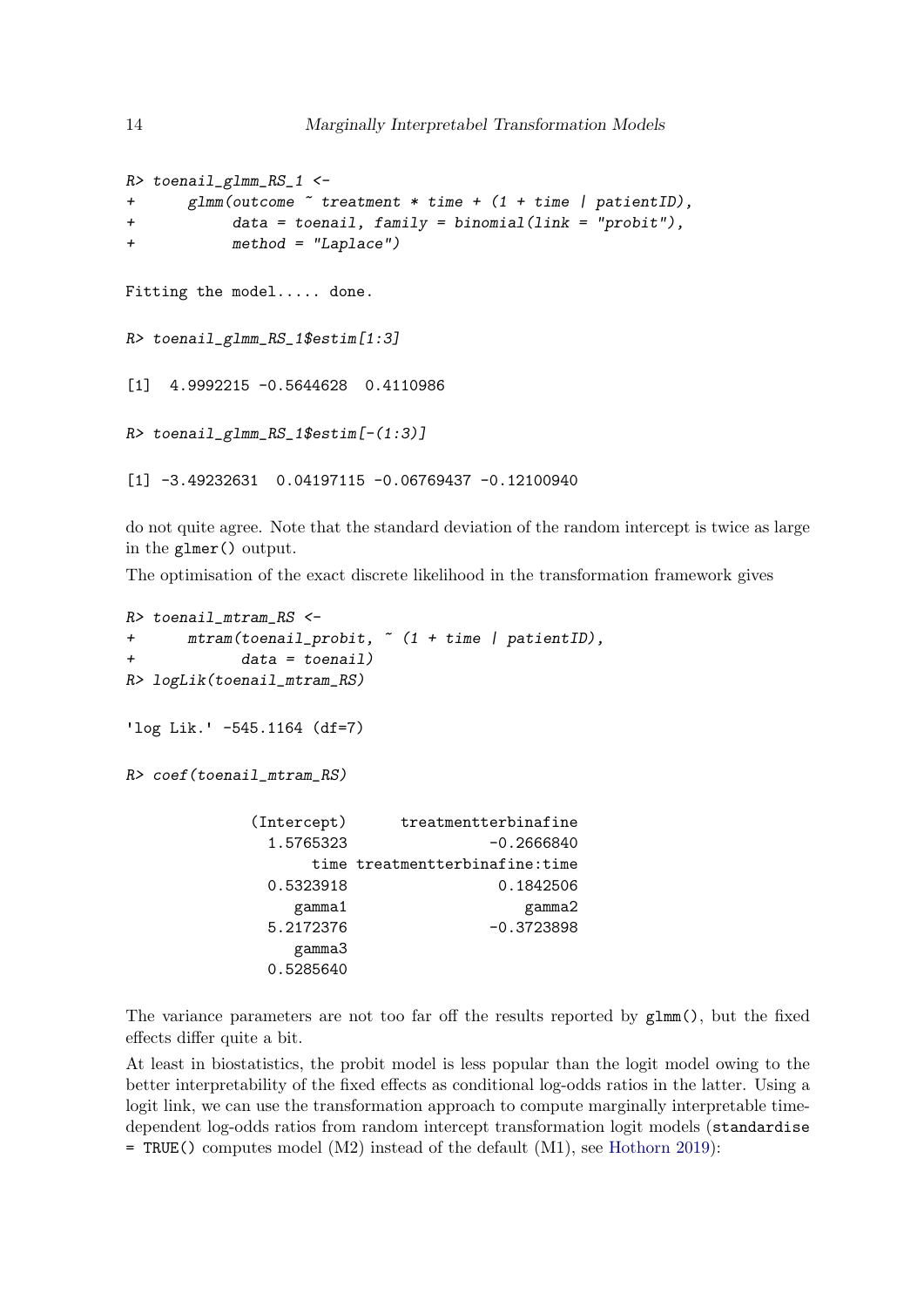```
R> m <- ctm(as.basis(~ outcome, data = toenail),
+ shifting = ~ treatment * time,
         + data = toenail, todistr = "Logistic")
R> toenail_logit <- mlt(m, data = toenail,
+ fixed = c("outcomemoderate or severe" = 0))
R> toenail_mtram_logit <- mtram(toenail_logit, ~ (1 | patientID),
+ data = toenail)
R> toenail_mtram_logit_s <- mtram(toenail_logit, ~ (1 | patientID),
+ data = toenail, standardise = TRUE,
+ Hessian = TRUE)
```
It is important to note that this model is *not* a logistic mixed-effects model and thus we can't expect to obtain identical results from glmer() as it was (partially) the case for the probit model.

From the standardised model, we can compute marginally interpretable probabilities and odds ratios over time

```
R> tmp <- toenail_logit
R> cf <- coef(tmp)
R> cf <- cf[names(cf) != "outcomemoderate or severe"]
R> sdrf <- rev(coef(toenail_mtram_logit_s))[1]
R> cf <- coef(toenail_mtram_logit_s)[names(cf)] / sqrt(sdrf^2 + 1)
R> cf <- c(cf[1], "outcomemoderate or severe" = 0, cf[-1])
R> coef(tmp) <- cf
R> time <- 0:180/10
R> treatment <- sort(unique(toenail$treatment))
R> nd <- expand.grid(time = time, treatment = treatment)
R> nd$prob_logit_s <- predict(tmp, newdata = nd, type = "distribution")[1,]
R> nd$odds <- exp(predict(tmp, newdata = nd, type = "trafo")[1,])
```
We can also sample from the distribution of the maximum likelihood estimators to obtain an idea about the uncertainty (Figure [5\)](#page-15-1).

From the unstandardised logit and probit models, we can also obtain marginally interpretable probabilities as (probit)

```
R> tmp <- toenail_logit
R> cf <- coef(tmp)
R> cf <- cf[names(cf) != "outcomemoderate or severe"]
R> sdrf <- rev(coef(toenail_mtram_logit))[1]
R> cf <- coef(toenail_mtram_logit)[names(cf)]
R> cf <- c(cf[1], "outcomemoderate or severe" = 0, cf[-1])
R> coef(tmp) <- cf
R> pr <- predict(tmp, newdata = nd, type = "distribution")[1,]
R> nd$prob_logit <- pnorm(qnorm(pr) / sdrf)
```

```
and (logit)
```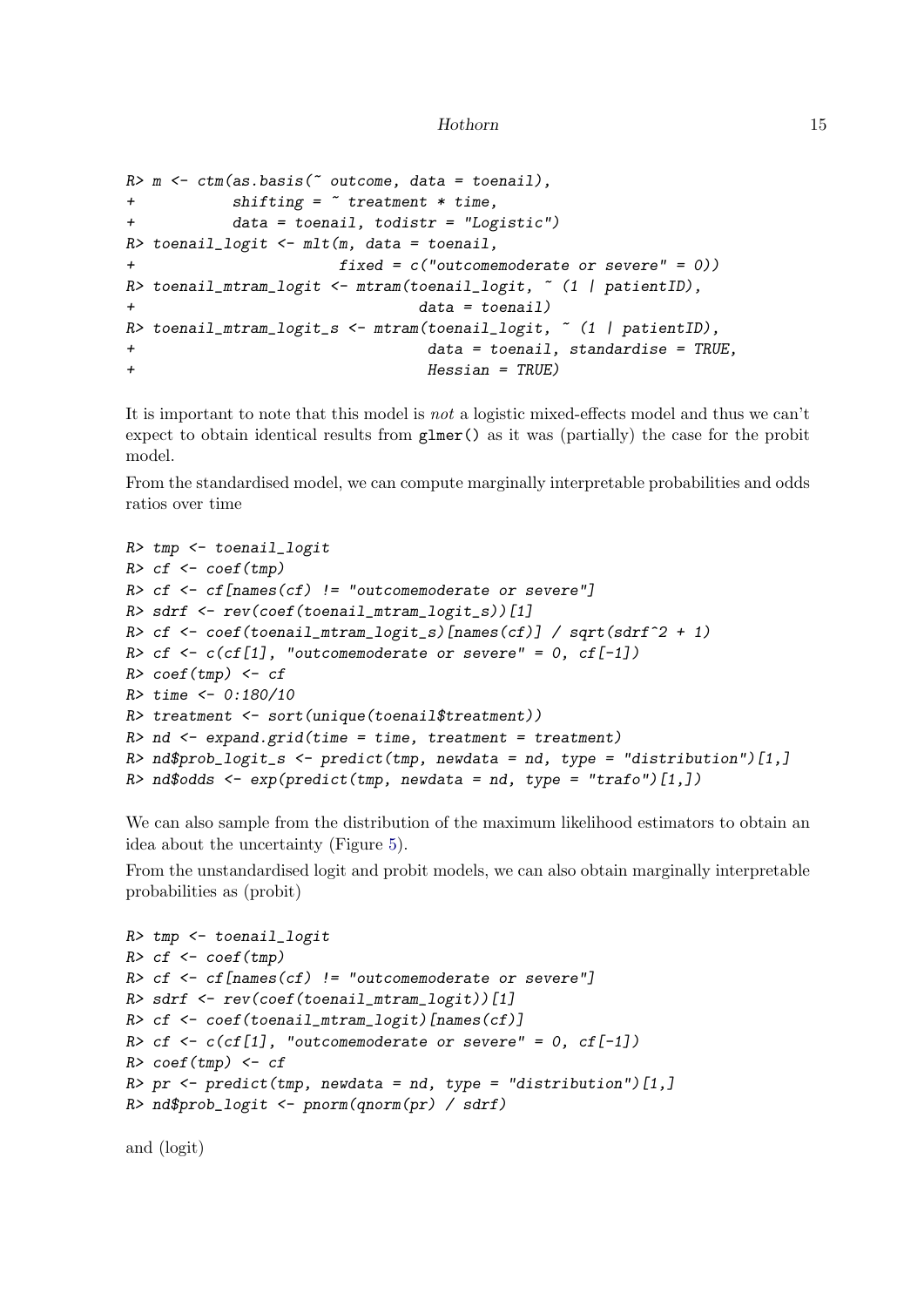

<span id="page-15-1"></span>Figure 5: Toe nail data: Marginal odds ratio over time (from a logistic random intercept model). The blue line represents the maximum likelihood estimator, the grey lines are samples from the corresponding distribution.

```
R> tmp <- toenail_probit
R> cf <- coef(tmp)
R> cf <- cf[names(cf) != "outcomemoderate or severe"]
R> sdrf <- rev(coef(toenail_mtram_RI))[1]
R> cf <- coef(toenail_mtram_RI)[names(cf)] / sqrt(sdrf^2 + 1)
R> cf <- c(cf[1], "outcomemoderate or severe" = 0, cf[-1])
R> coef(tmp) <- cf
R> nd$prob_probit <- predict(tmp, newdata = nd, type = "distribution")[1,]
```
The marginal time-dependent probabilities obtained from all three models are very similar as shown in Figure [6.](#page-16-0)

### 4. Proportional Odds Models for Bounded Responses

<span id="page-15-0"></span>[Manuguerra and Heller](#page-25-6) [\(2010\)](#page-25-6) proposed a mixed-effects model for bounded responses whose fixed effects can be interpreted as log-odds ratios. We fit a transformation model to data from a randomised controlled trial on chronic neck pain treatment [\(Chow](#page-25-7) *et al.* [2006\)](#page-25-7). The data are visualised in Figure [7.](#page-17-0) Subjective neck pain levels were assessed on a visual analog scale, that is, on a bounded interval.

[Manuguerra and Heller](#page-25-6) [\(2010\)](#page-25-6) suggested the conditional model

 $logit(\mathbb{P}(pain \leq y \mid treatment, time, i)) =$  $h(y) + \beta_{\text{Active}} + \beta_7$  weeks  $+ \beta_{12}$  weeks  $+ \beta_7$  weeks, Active  $+ \beta_{12}$  weeks, Active  $+ \alpha_i$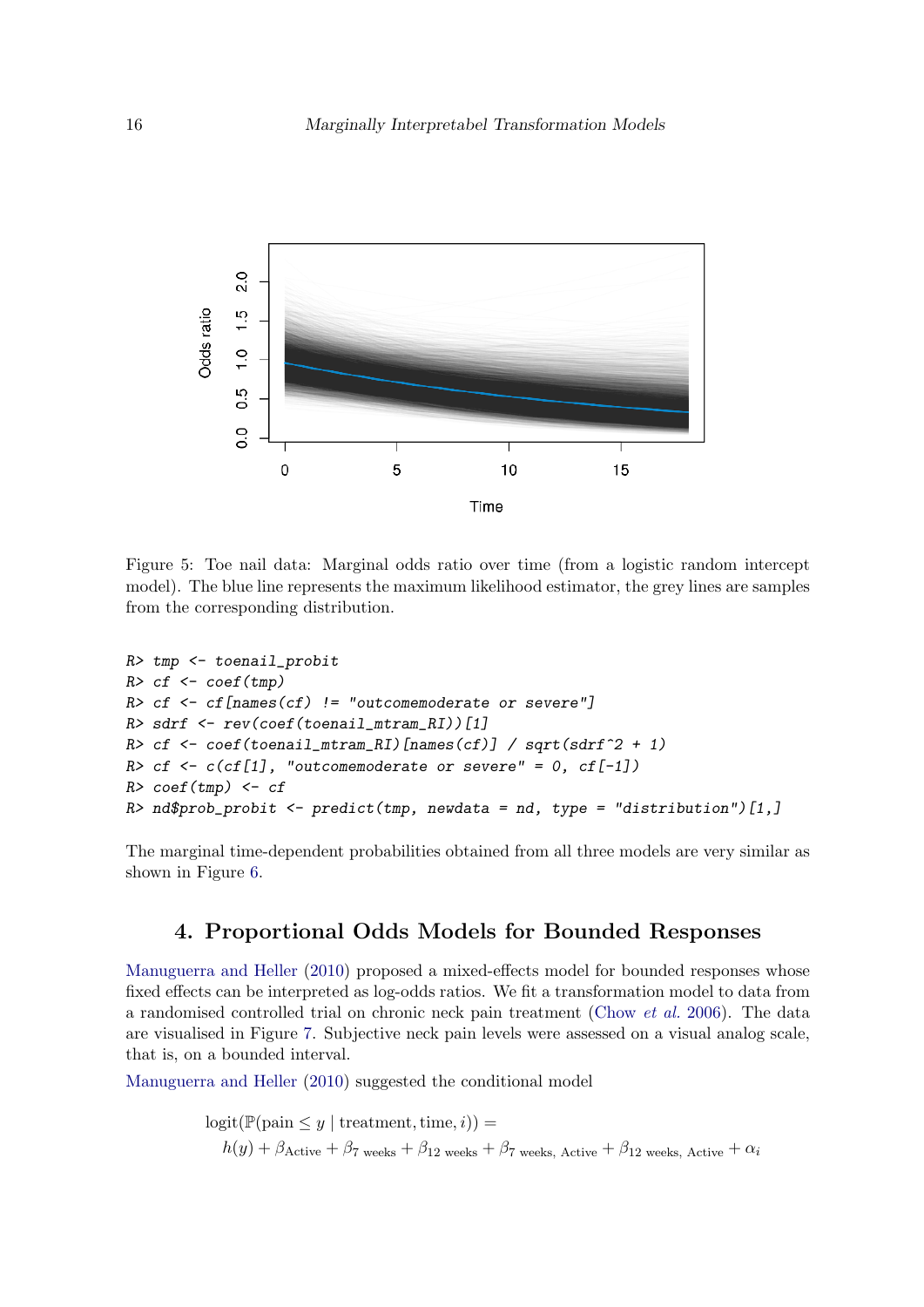

<span id="page-16-0"></span>Figure 6: Toe nail data: Comparison of marginal probabilities obtained from a probit linear mixed-effects model and two logistic transformation models (M2: with or M1: without marginal log-odds ratio treatment effect).

with random intercepts  $\tilde{\alpha}_i$  such that the odds at baseline, for example, are given by

```
\mathbb{P}(\text{pain} \leq y \mid \text{Active}, \text{baseline}, i)\frac{\mathbb{P}(\text{pain} \le y \mid \text{Active, baseline}, i)}{\mathbb{P}(\text{pain} > y \mid \text{Active, baseline}, i)} = \exp(\beta_{\text{Active}}) \frac{\mathbb{P}(\text{pain} \le y \mid \text{Placebo, baseline}, i)}{\mathbb{P}(\text{pain} > y \mid \text{Placebo, baseline}, i)}\overline{\mathbb{P}(\text{pain} > y \mid \text{Placebo}, \text{baseline}, i)}R> library("ordinalCont")
R> neck_ocm <- ocm(vas ~ laser * time + (1 | id), data = pain_df,
+ scale = c(0, 1))
The results
R> summary(neck_ocm)
Call:
ocm(formula = vas "laser * time + (1 | id), data = pain_df,scale = c(0, 1)Random effects:
             Name Variance Std.Dev.
 Intercept|id 5.755 2.399
Coefficients:
                                    Estimate StdErr t.value p.value
laserActive -2.07922 0.65055 -3.1961 0.001918 **
time7 weeks -0.60366 0.35744 -1.6889 0.094689 .
```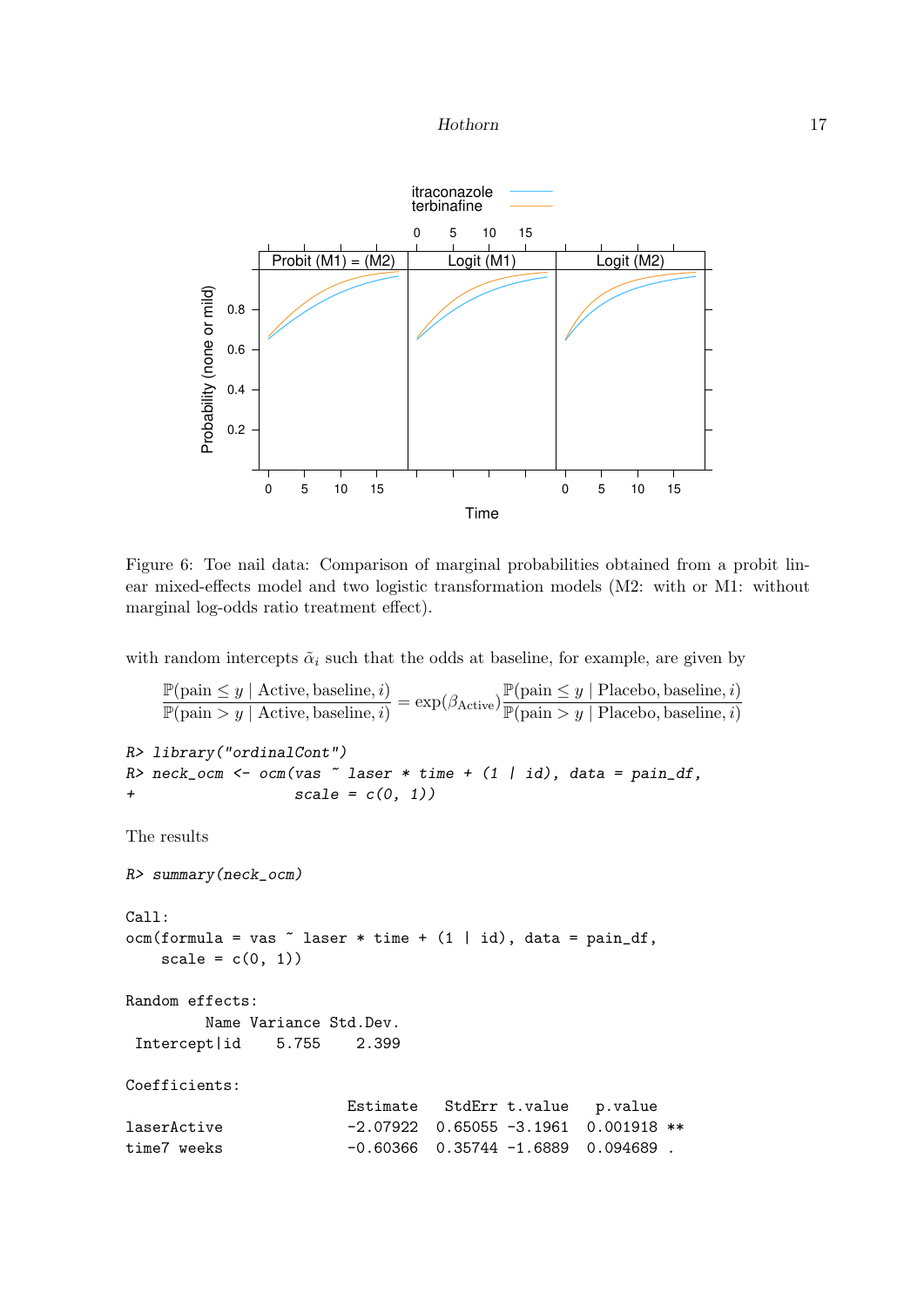

<span id="page-17-0"></span>Figure 7: Neck pain: Trajectories of neck pain assessed on a visual analog scale with and without low-level laser therapy.

```
time12 weeks -0.23804 0.36365 -0.6546 0.514395
laserActive:time7 weeks 4.40817 0.56073 7.8615 7.604e-12 ***
laserActive:time12 weeks 3.38593 0.53925 6.2790 1.159e-08 ***
---
Signif. codes: 0 '***' 0.001 '**' 0.01 '*' 0.05 '.' 0.1 ' ' 1
```
suggest that there is a difference at baseline; the pain distribution of subjects in the placebo group on the odds scale is only  $13\%$  of the odds in the active group for any cut-off y:

*R> exp(cbind(coef(neck\_ocm)[2:6], confint(neck\_ocm)[2:6,]))*

| $2.5 \%$ | 97.5 %                                                                                                                                                                 |
|----------|------------------------------------------------------------------------------------------------------------------------------------------------------------------------|
|          |                                                                                                                                                                        |
|          |                                                                                                                                                                        |
|          |                                                                                                                                                                        |
|          |                                                                                                                                                                        |
|          |                                                                                                                                                                        |
|          | 0.1250278  0.03493482  0.4474608<br>0.5468040  0.27137954  1.1017581<br>0.7881704  0.38643700  1.6075391<br>laserActive:time7 weeks 82.1194073 27.36208405 246.4577275 |

In contrast, there seems to be a very large treatment effect (at week 7, the odds in the placebo group is 1 times larger than in the active group. This levels off after 12 weeks, but the effect is still significant at the 5% level.

The corresponding transformation model with a different parameterisation of the transformation function  $h$  and a completely different optimisation procedure for maximising the loglikelihood, can be estimated by

*R> neck\_Colr <- Colr(vas ~ laser \* time, data = pain\_df, + bounds = c(0, 1), support = c(0, 1),*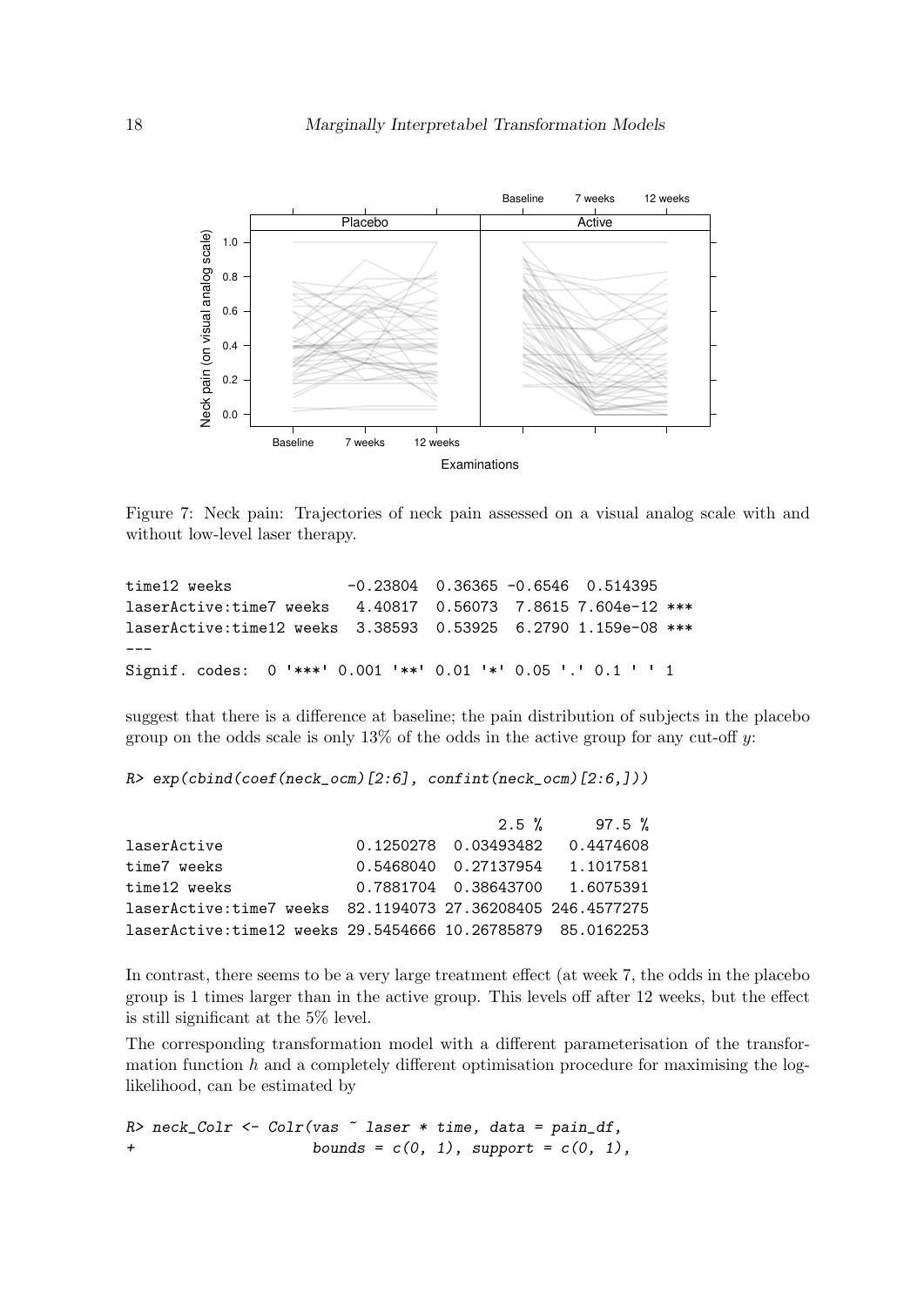

<span id="page-18-0"></span>Figure 8: Neck pain: Marginal distribution functions of chronic neck pain evaluated at three different time points under placebo or active low-level laser therapy.

```
+ extrapolate = TRUE)
R> neck_Colrmer <- mtram(neck_Colr, ~ (1 | id), data = pain_df,
                      + Hessian = TRUE)
R> logLik(neck_Colrmer)
```

```
'log Lik.' 74.35908 (df=13)
```
Based on this model of form (M1), it is possible to derive the marginal distribution functions in the two groups, see Figure [8.](#page-18-0)

# 5. Marginally Interpretable Weibull and Cox Models

The CAO/ARO/AIO-04 randomised clinical trial (Rödel *et al.* [2015\)](#page-25-8) compared Oxaliplatin added to fluorouracil-based preoperative chemoradiotherapy and postoperative chemotherapy to the same therapy using fluorouracil only for rectal cancer patients. Patients were randomised in the two treatment arms by block randomisation taking the study center, the lymph node involvement (negative, positive), and tumour grading (T1-3 vs. T4) into account. The primary endpoint was disease-free survival, defined as the time between randomisation and non-radical surgery of the primary tumour (R2 resection), locoregional recurrence after R0/1 resection, metastatic disease or progression, or death from any cause, whichever occurred first. The observed outcomes are a mix of exact dates (time to death or incomplete removal of the primary tumour), right-censoring (end of follow-up or drop-out), and intervalcensoring (local or distant metastases). We are interested in a clustered Cox or Weibull model for interval-censored survival times. The survivor functions, estimated separately for each of the four strata defined by lymph node involvement and tumour grading, are given in Figure [9.](#page-19-0) The implementation of mixed transformation models is currently not able to deal with mixed exact and censored outcomes in the same cluster. We therefore recode exact event times as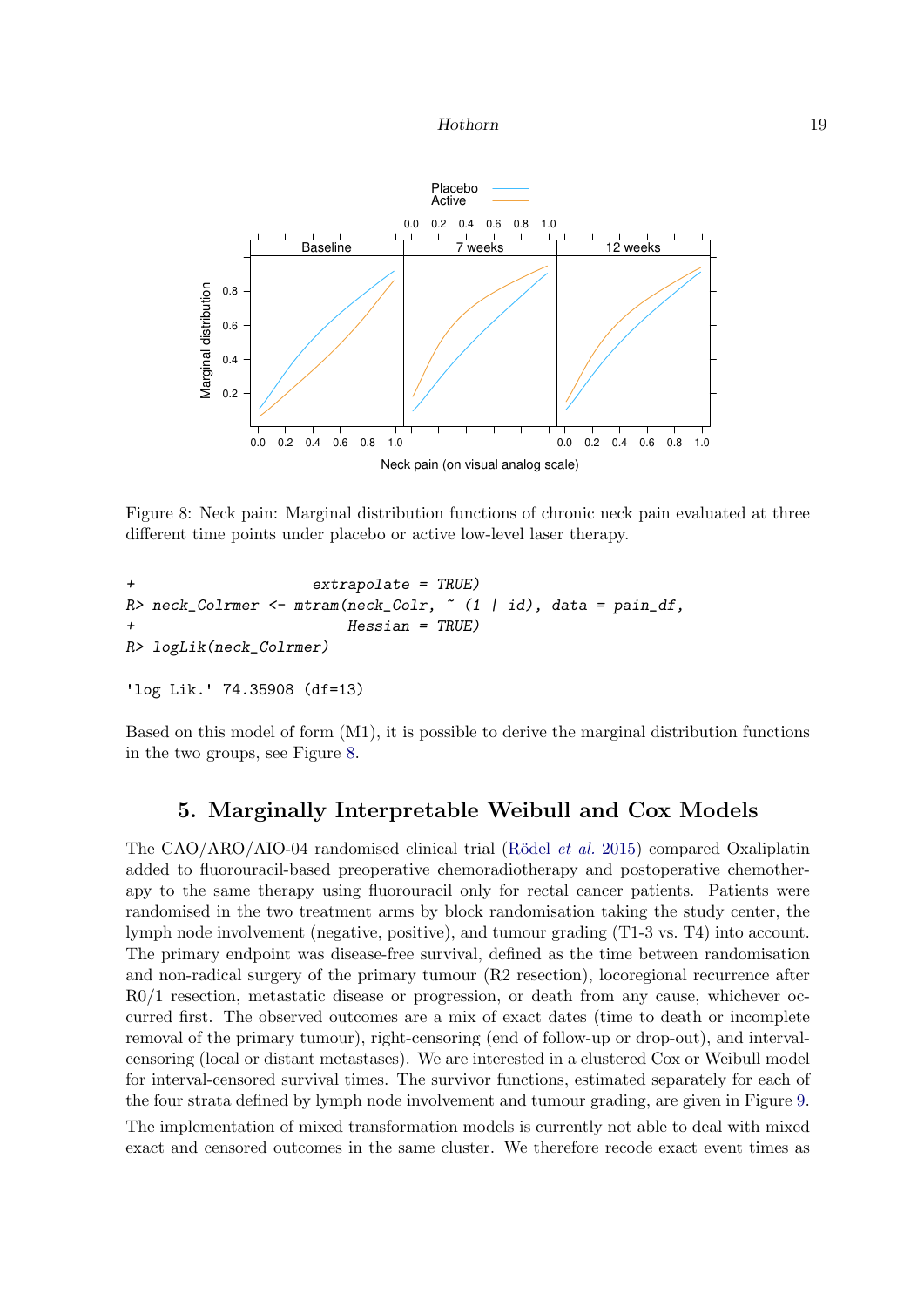

<span id="page-19-0"></span>Figure 9: Rectal cancer: Distribution of disease-free surival times for two treatments in the four strata defined by lymph node involvement (negative or positive) and tumour grading (T1-3 or T4).

being interval-censored by adding a 4-day window to each exact event time (variable iDFS2).

```
R> ### convert "exact" event dates to interval-censoring (+/- one day)
R> tmp <- CAOsurv$iDFS
R> exact <- tmp[,3] == 1
R> tmp[exact,2] <- tmp[exact,1] + 2
R> tmp[exact,1] <- pmax(tmp[exact,1] - 2, 0)
R> tmp[exact,3] <- 3
R> CAOsurv$iDFS2 <- tmp
```
We start with the random intercept model

$$
\mathbb{P}(Y > y \mid \text{treatment}) = \exp\left(-\exp\left(\frac{\vartheta_1 + \vartheta_2 \log(y) - \beta_{5\text{-FU}} + \text{Ox}}{\sqrt{\gamma_1^2 + 1}}\right)\right)
$$

assuming a marginal Weibull model whose effects are scaled depending on the variance  $\gamma_1^2$  of a block-specific (interaction of lymph node involvement, tumour grading, and study center) random intercept:

```
R> CAO_SR <- Survreg(iDFS2 ~ randarm, data = CAOsurv)
R> CAO_SR_mtram_s <- mtram(CAO_SR, ~ (1 | Block), data = CAOsurv,
+ standardise = TRUE, Hessian = TRUE)
R> logLik(CAO_SR_mtram_s)
'log Lik.' -2081.542 (df=4)
```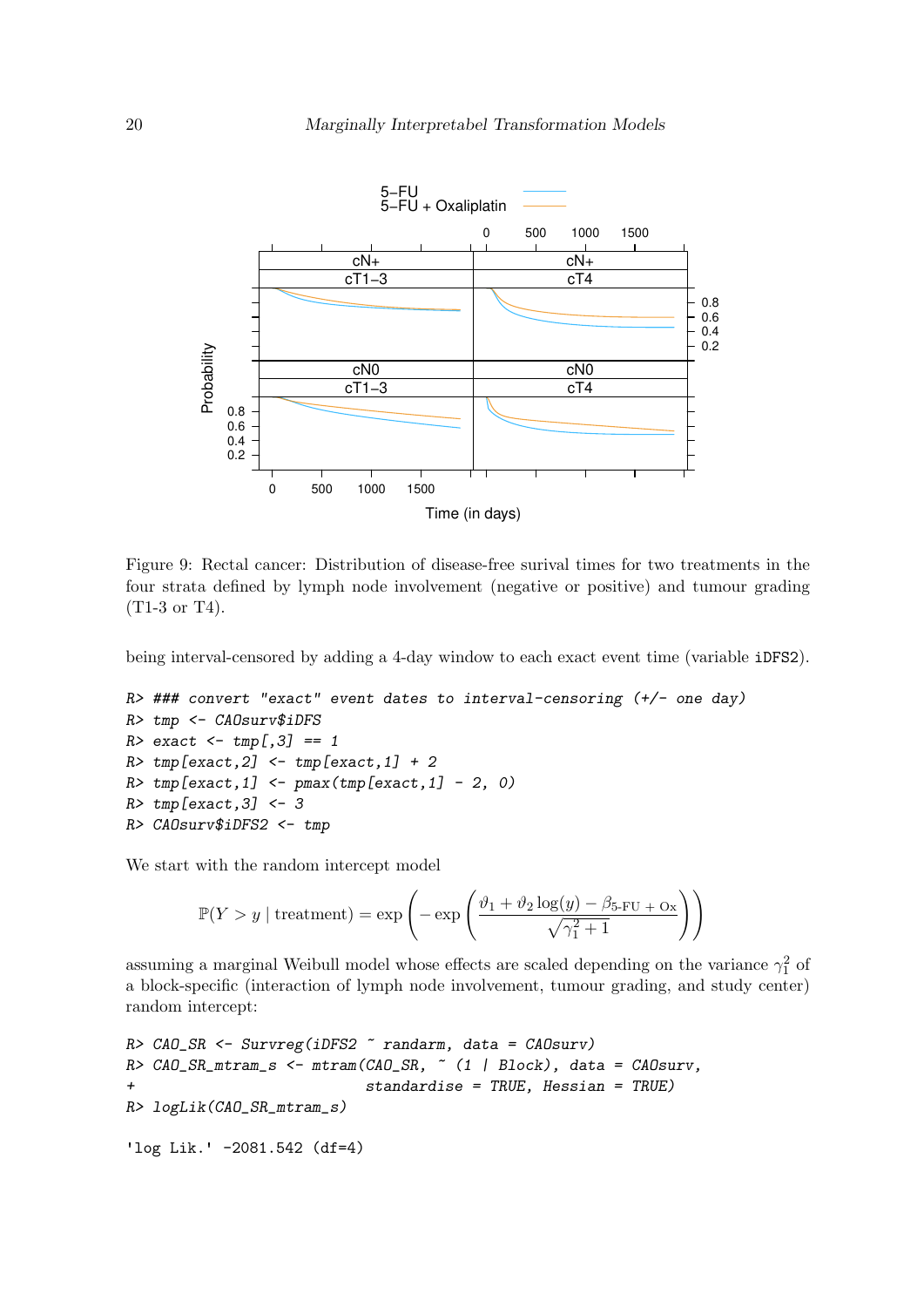```
Hothorn 21
```
*R> (cf <- coef(CAO\_SR\_mtram\_s))*

| (Intercept)               | log(iDFS2) |
|---------------------------|------------|
| $-6.2990054$              | 0.7412855  |
| randarm5-FU + Oxaliplatin | gamma1     |
| 0.2328600                 | 0.1683613  |

*R> (OR <- exp(-cf["randarm5-FU + Oxaliplatin"] / sqrt(cf["gamma1"]^2 + 1)))*

randarm5-FU + Oxaliplatin 0.794829

We are, of course, interested in the marginal treatment effect, that is, the odds ratio

$$
\exp(-\beta_{5\text{-FU}} + \text{o}_x/\sqrt{\gamma_1^2 + 1}).
$$

We simply sample from the joint normal distribution of the maximum likelihood estimators  $\hat{\vartheta}_1, \hat{\vartheta}_2, \hat{\beta}_{5\text{-FU}} + \text{O}_x, \hat{\gamma}_1$  and compute confidence intervals for the marginal treatment effect 0.79 as

```
R> S <- solve(CAO_SR_mtram_s$Hessian)
R> sqrt(diag(S))
[1] 0.29019989 0.03872268 0.10722445 0.12433065
R> rbeta <- rmvnorm(10000, mean = coef(CAO_SR_mtram_s),
+ sigma = S)
R> s <- rbeta[,ncol(rbeta)]
R> rbeta <- rbeta[,-ncol(rbeta)] / sqrt(s^2 + 1)
R> quantile(exp(-rbeta[, ncol(rbeta)]), prob = c(.025, .5, .975))
    2.5% 50% 97.5%
0.6478684 0.7953985 0.9747696
```
In a next step, we stratify with respect to lymph node involvement and tumour grading: For each of the four strata, the parameters  $\vartheta_1$  and  $\vartheta_2$  are estimated separately:

```
R> CAO_SR_2 <- Survreg(iDFS2 | 0 + strat_n:strat_t ~ randarm, data = CAOsurv)
R> CAO_SR_2_mtram_s <- mtram(CAO_SR_2, ~ (1 | Block), data = CAOsurv,
                             + standardise = TRUE, Hessian = TRUE)
R> logLik(CAO_SR_2_mtram_s)
'log Lik.' -2067.797 (df=10)
R> (cf <- coef(CAO_SR_2_mtram_s))
```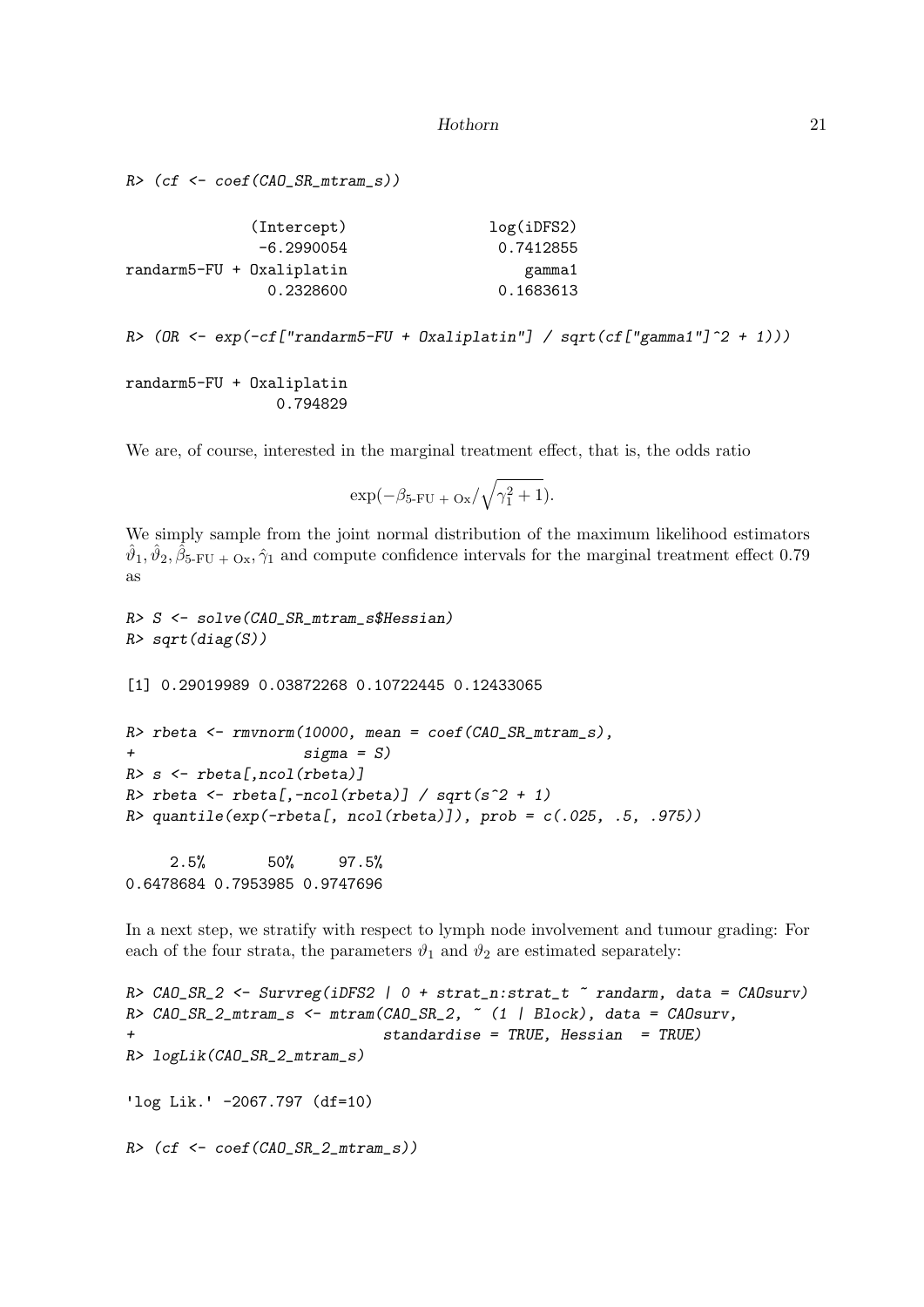```
(Intercept):strat_ncN0:strat_tcT1-3 log(iDFS2):strat_ncN0:strat_tcT1-3
                 -7.8833653 0.9584499
(Intercept):strat_ncN+:strat_tcT1-3 log(iDFS2):strat_ncN+:strat_tcT1-3
                 -6.2225174 0.7198965
 (Intercept):strat_ncN0:strat_tcT4 log(iDFS2):strat_ncN0:strat_tcT4
                 -3.0467542 0.3711277
 (Intercept):strat_ncN+:strat_tcT4 log(iDFS2):strat_ncN+:strat_tcT4
                 -4.8207089 0.6214653
      randarm5-FU + Oxaliplatin gamma1
                  0.2240023 0.1474685
```
*R> (OR\_2 <- exp(-cf["randarm5-FU + Oxaliplatin"] / sqrt(cf["gamma1"]^2 + 1)))*

randarm5-FU + Oxaliplatin 0.8012313

The corresponding confidence interval for the marginal treatment effect is then

[1] 0.68882415 0.09402924 0.34618756 0.04633063 1.01843933 0.13874107 [7] 0.68657931 0.09534206 0.10731700 0.13455556

2.5% 50% 97.5% 0.6528915 0.8044045 0.9856882

We now relax the Weibull assumption in the Cox model

$$
\mathbb{P}(Y > y \mid \text{treatment}, i) = \exp\left(-\exp\left(\frac{\boldsymbol{a}(\log(y))^\top \boldsymbol{\vartheta} + \beta_{5\text{-FU}} + \text{Ox}}{\sqrt{\gamma_1^2 + 1}}\right)\right)
$$

(note the positive sign of the treatment effect).

*R> CAO\_Cox\_2 <- Coxph(iDFS2 | 0 + strat\_n:strat\_t ~ randarm, data = CAOsurv,*  $support = c(1, 1700)$ ,  $log\_first = TRUE$ ,  $order = 4)$ *R> logLik(CAO\_Cox\_2)* 'log Lik.' -2021.875 (df=21) *R> CAO\_Cox\_2\_mtram\_s <- mtram(CAO\_Cox\_2, ~ (1 | Block), data = CAOsurv, + standardise = TRUE, Hessian = TRUE) R> logLik(CAO\_Cox\_2\_mtram\_s)* 'log Lik.' -2031.051 (df=22) *R> coef(CAO\_Cox\_2\_mtram\_s)*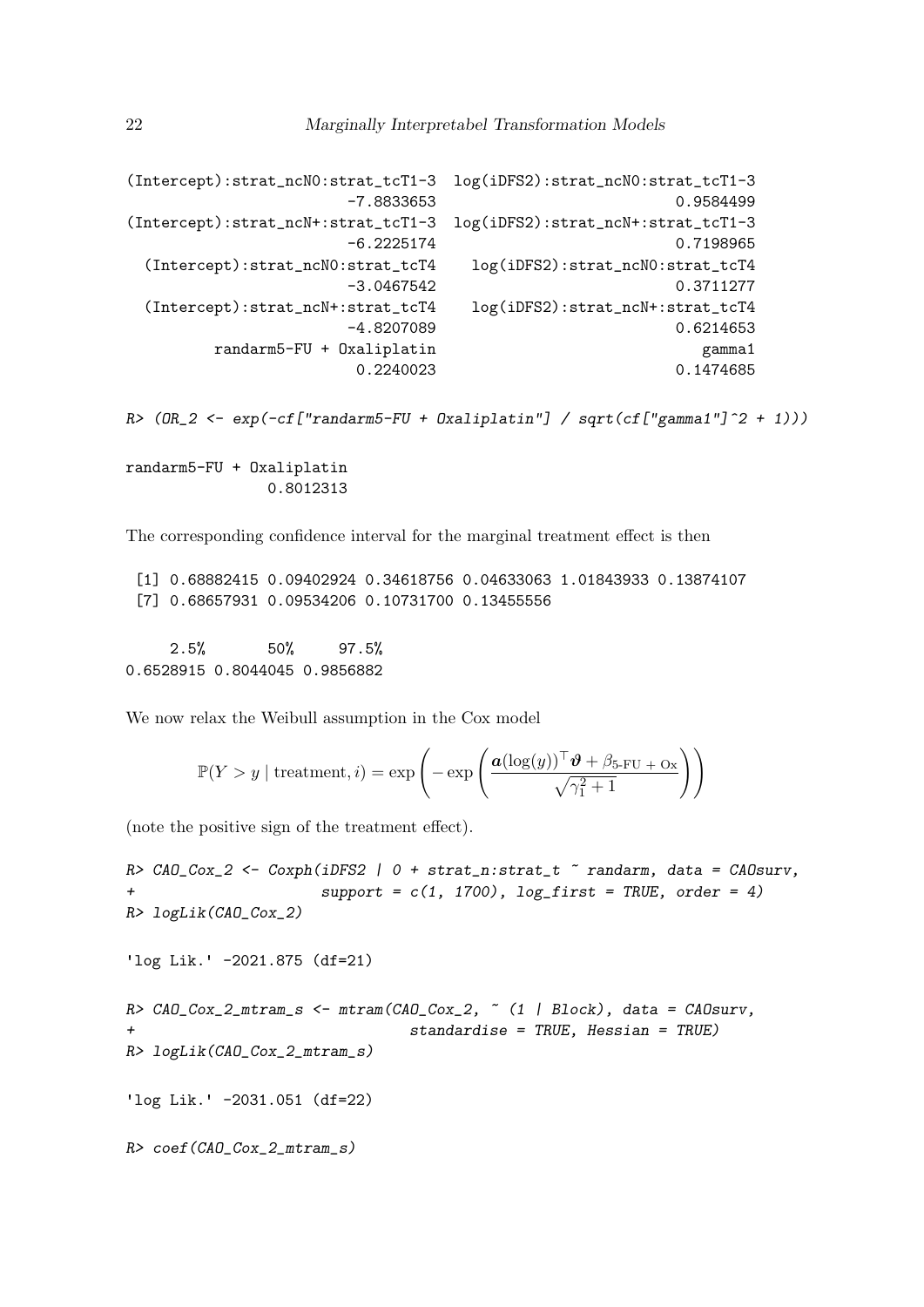```
Bs1(iDFS2):strat_ncN0:strat_tcT1-3 Bs2(iDFS2):strat_ncN0:strat_tcT1-3
                -5.832796e+01 -3.163149e+00
Bs3(iDFS2):strat_ncN0:strat_tcT1-3 Bs4(iDFS2):strat_ncN0:strat_tcT1-3
                -3.161654e+00 -2.181838e+00
Bs5(iDFS2):strat_ncN0:strat_tcT1-3 Bs1(iDFS2):strat_ncN+:strat_tcT1-3
                -7.656357e-01 -1.653595e+01
Bs2(iDFS2):strat_ncN+:strat_tcT1-3 Bs3(iDFS2):strat_ncN+:strat_tcT1-3
                -8.143542e+00 -2.071762e+00
Bs4(iDFS2):strat_ncN+:strat_tcT1-3 Bs5(iDFS2):strat_ncN+:strat_tcT1-3
                -1.792342e+00 -7.614334e-01
 Bs1(iDFS2):strat_ncN0:strat_tcT4 Bs2(iDFS2):strat_ncN0:strat_tcT4
                -2.525002e+00 -2.519727e+00
 Bs3(iDFS2):strat_ncN0:strat_tcT4 Bs4(iDFS2):strat_ncN0:strat_tcT4
                -2.330486e+00 -3.587793e-01
 Bs5(iDFS2):strat_ncN0:strat_tcT4 Bs1(iDFS2):strat_ncN+:strat_tcT4
                -1.456236e-01 -4.096546e+01Bs2(iDFS2):strat_ncN+:strat_tcT4 Bs3(iDFS2):strat_ncN+:strat_tcT4
                -2.000965e+00 -1.987891e+00
 Bs4(iDFS2):strat_ncN+:strat_tcT4 Bs5(iDFS2):strat_ncN+:strat_tcT4
                -3.570476e-01 1.919546e-14
       randarm5-FU + Oxaliplatin gamma1
                -1.806504e-01 -1.215448e-06
```
with confidence interval

2.5% 50% 97.5% 0.6911201 0.8325653 1.0084011

Because the estimated variance parameter  $\gamma_1$  is not very large, we would expect to see similar results in a conditional Cox model with normal frailty term

```
R> library("coxme")
R> m <- coxme(DFS ~ randarm + (1 | Block), data = CAOsurv)
R> summary(m)
Cox mixed-effects model fit by maximum likelihood
 Data: CAOsurv
  events, n = 357, 1236
 Iterations= 22 91
                   NULL Integrated Fitted
Log-likelihood -2432.971 -2430.475 -2414.482
                 Chisq df p AIC BIC
Integrated loglik 4.99 2.00 0.0823850 0.99 -6.76
Penalized loglik 36.98 16.72 0.0029833 3.53 -61.33
Model: DFS \tilde{ } randarm + (1 | Block)
```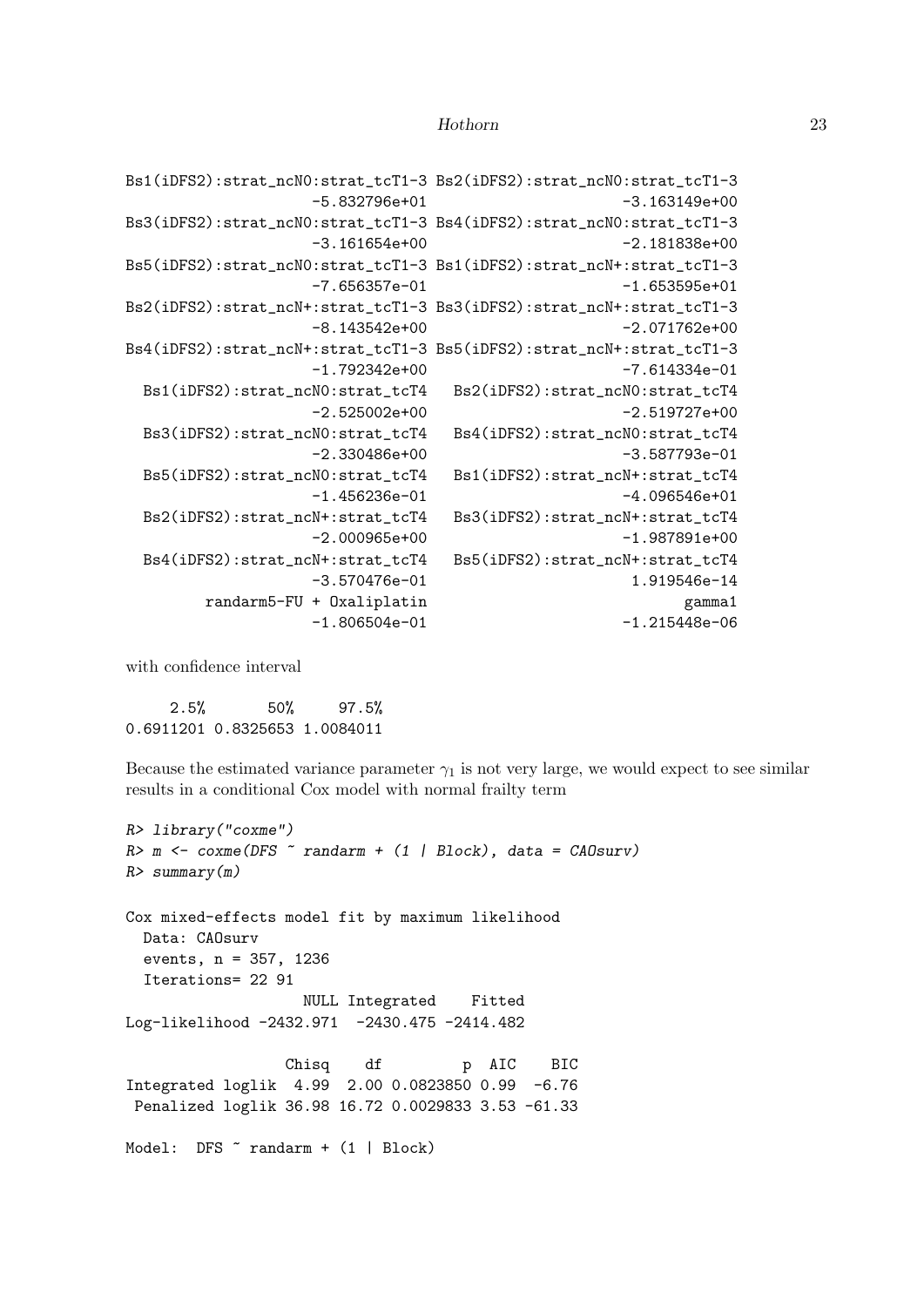```
Fixed coefficients
                               coef exp(coef) se(coef) z p
randarm5-FU + Oxaliplatin -0.2310483 0.7937011 0.1067215 -2.16 0.03
Random effects
 Group Variable Std Dev Variance
 Block Intercept 0.21741797 0.04727057
R> sd <- sqrt(diag(vcov(m)))
R> exp(coef(m) + c(-1, 0, 1) * qnorm(.975) * sd)
```
[1] 0.6438957 0.7937011 0.9783596

### 6. Assessment of Unexplained Variability

[Pollet and Nettle](#page-25-9) [\(2009\)](#page-25-9) reported on an association between partner wealth and female selfreported orgasm frequency. It was later [\(Herberich](#page-25-10) *et al.* [2010\)](#page-25-10) pointed out that the finding was due to an incorrectly implemented variable selection procedure based on a proportional odds (cumulative logit) model for the ordinal variable corresponding to the question "When having sex with your current partner, how often did you have orgasm?" with possible answer categories  $y_1$  = Always,  $y_2$  = Often,  $y_3$  = Sometimes,  $y_4$  = Rarely, or  $y_5$  = Never. The full model explains the conditional distribution of orgasm frequency by  $x =$  partner income, partner height, the duration of the relationship, the respondents age, the difference between both partners regarding education and wealth, the respondents education, health, happiness, and place of living (regions in China) of the form

$$
\mathbb{P}(\text{orgasm} \leq y_k \mid \boldsymbol{x}) = \text{expit}(\vartheta_k + \boldsymbol{x}^\top \boldsymbol{\beta})
$$

for  $i = 1, \ldots, N = 1531$  independent heterosexual couples. In this model, the regression coefficients  $\beta$  can be interpreted as log-odds ratios and we question the appropriateness of this model here by including a subject-specific random intercept with standard deviation  $\gamma_1$ . This changes the model to

$$
\mathbb{P}(\text{orgasm} \leq y_k \mid \boldsymbol{x}) = \Phi\left(\frac{\Phi^{-1}(\text{expit}(\vartheta_k + \boldsymbol{x}^\top \boldsymbol{\beta}))}{\sqrt{\gamma_1^2 + 1}}\right)
$$

A value of  $\gamma_1$  close to zero corresponds to marginal distributions very similar to the proportional odds model and, consequently, it is appropriate to interpret  $\beta$  as log-odds ratios. Larger values of  $\gamma_1$  indicate a more variable distribution and thus the choice  $F =$  expit might be questionable.

We obtain

```
R> CHFLS_Polr <- Polr(orgasm ~ AincomeSD + AheightSD + RAdurationSD +
+ RageSD + edudiffSD + wealthdiffSD + Redu +
+ Rhealth + Rhappy + Region, data = orgAcc)
R> logLik(CHFLS_Polr)
```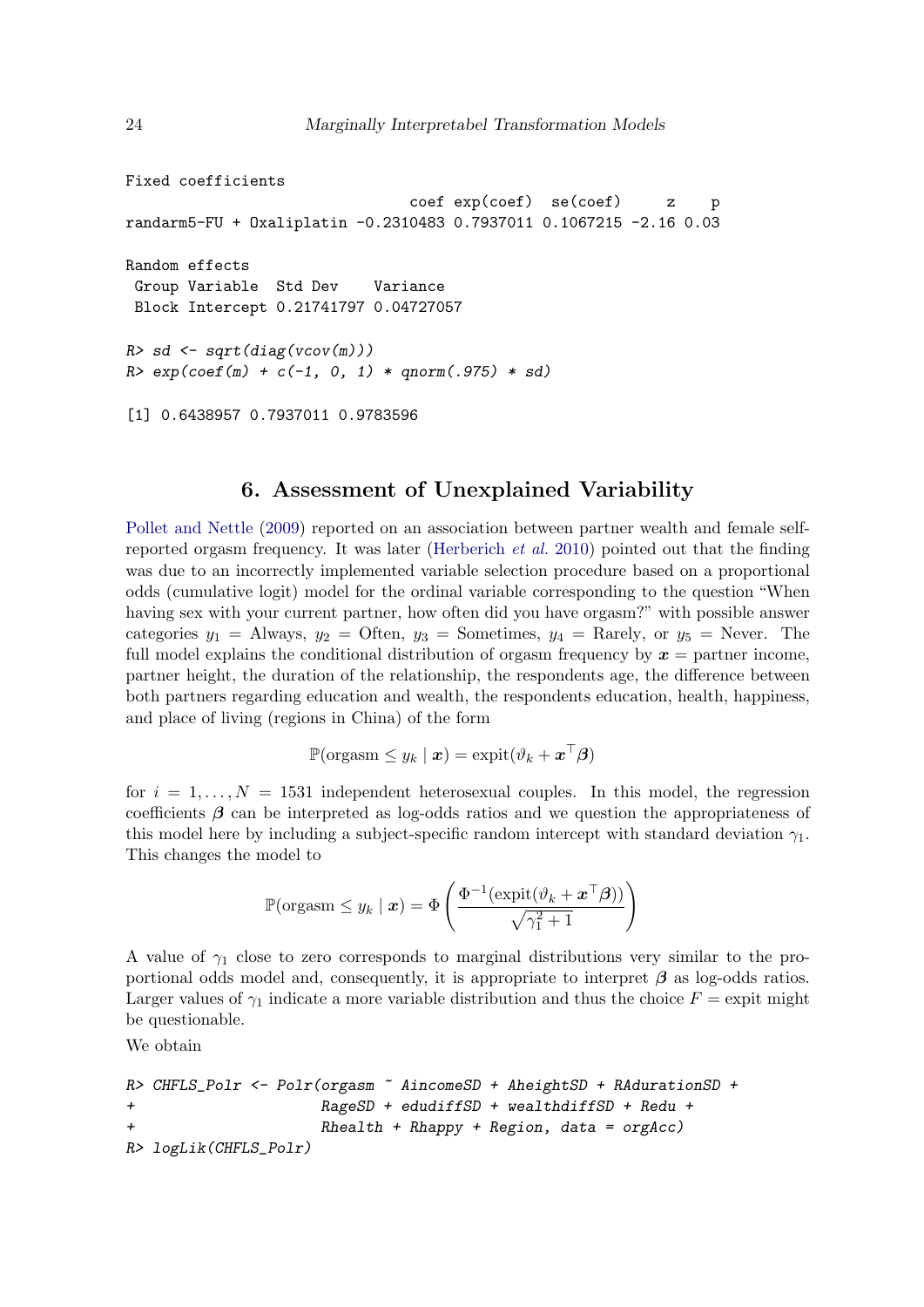```
'log Lik.' -1852.615 (df=27)
R> orgAcc$ID <- factor(1:nrow(orgAcc))
R> CHFLS_mtram <- mtram(CHFLS_Polr, ~ (1 | ID),
+ data = orgAcc)
R> logLik(CHFLS_mtram)
'log Lik.' -1852.829 (df=28)
R> coef(CHFLS_mtram)
       orgasm1 orgasm2 orgasm3 orgasm4
   -3.00585271 -1.38078485 1.20377067 3.14108781
     AincomeSD AheightSD RAdurationSD RageSD
    0.02603981 -0.02217060 0.07529263 -0.35310380
     edudiffSD wealthdiffSD Redujcol Reduupmid
    -0.17413324 -0.03428024 0.13682888 0.17668815
    Redulowmid Reduprimary Redunoschool Rhealthnot good
   -0.42694677 -0.95912533 -1.80236615 1.36152834Rhealthfair Rhealthgood Rhealthexcellent Rhappynot too
    1.69707889 1.83806835 1.86386980 0.29162606
Rhappyrelatively Rhappyvery RegionNortheast RegionNorth
    0.75856526 1.02374623 0.40651849 0.20369845
  RegionInlandS RegionCoastalE RegionCoastalS gamma1
    0.49050565 0.20059228 0.58338272 0.01678467
```
and from  $\hat{\gamma}_1 = 0.017$  can conclude that the proportional odds model is appropriate here.

# References

- <span id="page-24-3"></span>Backer MD, Vroey CD, Lesaffre E, Scheys I, Keyser PD (1998). "Twelve Weeks of Continuous Oral Therapy for Toenail Onychomycosis Caused by Dermatophytes: A Double-blind Comparative Trial of Terbinafine 250 mg/day versus Itraconazole 200 mg/day." *Journal of the American Academy of Dermatology*, 38(5(2)), S57–S63. [doi:10.1016/S0190-9622\(98\)](http://dx.doi.org/10.1016/S0190-9622(98)70486-4) [70486-4](http://dx.doi.org/10.1016/S0190-9622(98)70486-4).
- <span id="page-24-1"></span>Bates D, Mächler M, Bolker B, Walker S (2015). "Fitting Linear Mixed-Effects Models Using lme4." *Journal of Statistical Software*, 67(1), 1–48. [doi:10.18637/jss.v067.i01](http://dx.doi.org/10.18637/jss.v067.i01).
- <span id="page-24-0"></span>Belenky G, Wesensten NJ, Thorne DR, Thomas ML, Sing HC, Redmond DP, Russo MB, Balkin TJ (2003). "Patterns of Performance Degradation and Restoration During Sleep Restriction and Subsequent Recovery: A Sleep Dose-response Study." *Journal of Sleep Research*, 12, 1–12. [doi:10.1046/j.1365-2869.2003.00337.x](http://dx.doi.org/10.1046/j.1365-2869.2003.00337.x).
- <span id="page-24-2"></span>Box GEP, Cox DR (1964). "An Analysis of Transformations." *Journal of the Royal Statistical Society: Series B (Statistical Methodology)*, 26(2), 211–252.